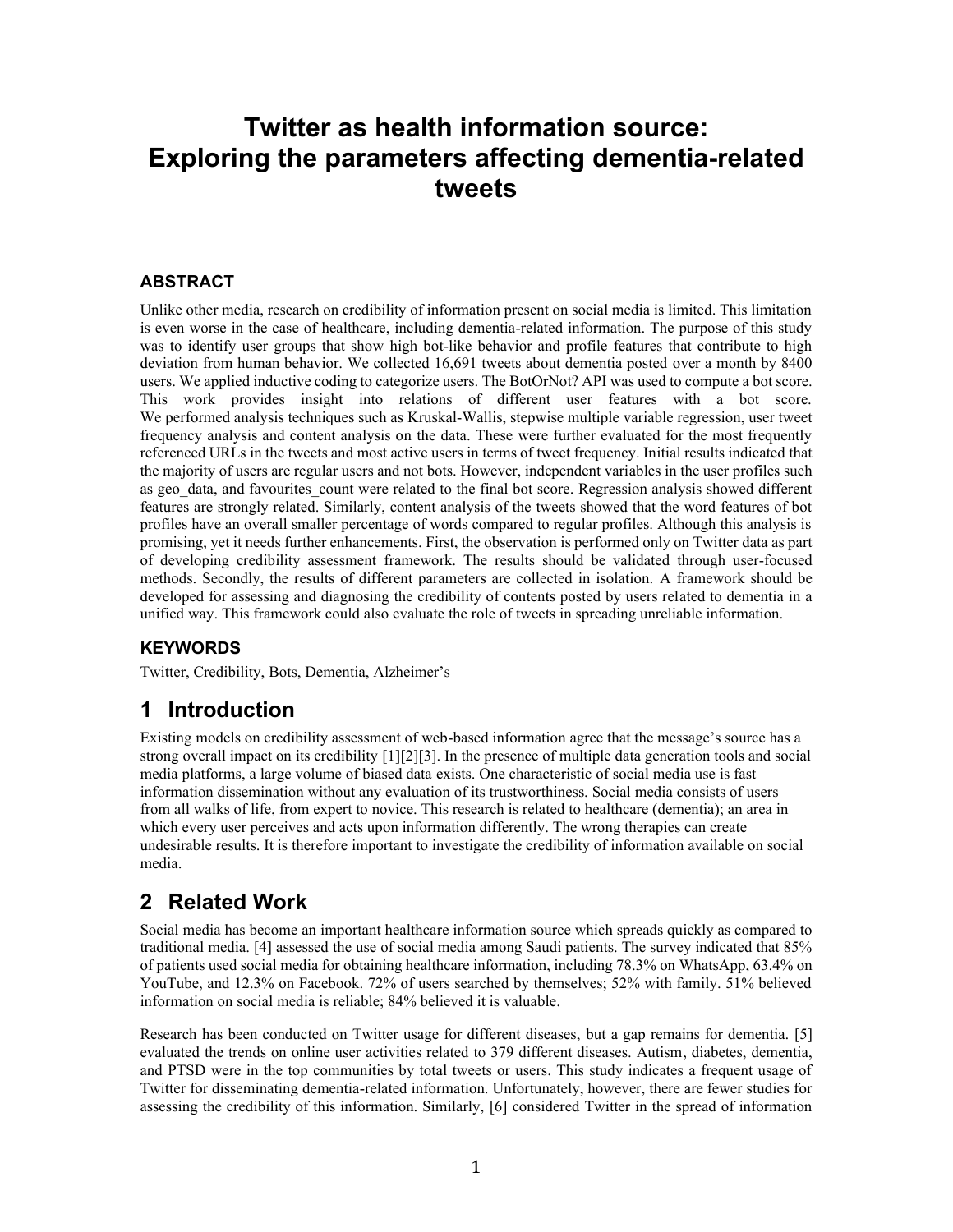related to dementia, information sources, and the themes of discussion about dementia. They collected 9200 tweets within 24 hours using dementia-related keywords. Based on a random sample of 10%, most tweets contained hyperlinks to other websites containing health information. Also, most discussed the latest research related to prediction and assessment of dementia. The credibility of the tweets depended on the credibility of the hyperlinks.

[7] explored a Facebook page used for requesting and offering advice about dementia, associated risk factors, and prevention. It focused on understanding the nature of communication between users and health organizations. The data was collected from a Q&A discussion on a television program about Alzheimer's. They analyzed original posts and responses. The original posts were about collecting information and typically involved posters questioning individuals' risk of dementia and their family history. Responses were usually about prevention. Only generic professional advice was present.

Studies on dementia-related social media are rare compared to other diseases such as cancer, diabetes and autism. Research discussed above indicates that dementia is a popular topic on Twitter. However, very little work has been done on it compared to other diseases.

## **2.1 Social Bots in Social Media**

Many users produce and consume data on social media, and the dissemination of information on social media is a natural extension [8]. This presence tempts malicious users, also called bots, to use these platforms to betray discussion [8]–[10]. Bots are social media accounts controlled through software; defined by [11] as 'computer algorithms that automatically produce content and interact with humans on social media, thereby trying to emulate and possibly alter their behavior'. Bots cause people to lose trust in social media because they push stories to achieve certain objectives. Bots also cause deflection in research results and lead to false conclusions. Therefore, it is vital to detect the presence of bots with a high degree of accuracy. One popular tool used for Twitter bot detection is BotOrNot? This tool assigns a bot score to a profile in the range from 0 to 5, with 0 being the most trusted profile and 5 being the most bot-like profile.

Different digital misinformation tactics have resulted in the loss of trust on social media platforms. Many studies have discussed the spread of misinformation on social media [12][13][14]. All indicate that online social contents are digitally manipulated by automated accounts, also called 'sybil accounts' or 'social bots'.

Bots are used to disseminate misleading, malicious, and negative information. One example is the 2010 infiltration of Indonesia's disaster management authority account and the spread of false information. Another example is the usage of bots in elections for maliciously increasing political support. This happened in the 2010 US elections and these candidates were hugely criticized by the public for spreading fake news through tweets [15]. This happened also in the 2016 US elections [16] where many new detection algorithms discovered a large presence of so-called legitimate social media accounts are actually bots that generate about 1/5 of the conversations [16]. For election campaigns, bots are dangerous because they create a false sense of popularity online.

Social bots are widely used to automate news spreading, political campaigns and health information spreading. These bots generate tweets and retweets at the same rate as human-generated ones. Social bots could be employed also to promote products or behavior by those with clear financial gains as in the case of diet plans, tobacco and ideological beliefs for or against health decisions [17].

Alzheimer's is one of the diseases widely discussed on Twitter. Patients, caregivers, scholars and doctors use the platform to discuss their thoughts, ideas and literature on Twitter. However, not all are legitimate users. Detailed and comprehensive analysis indicates that these studies are based on the following fewer parameters in the models/frameworks and algorithms. While some studies are based on parametric evaluation of Twitter features, the behavioral elements are missing in the analysis. Since healthcare, particularly dementia, is a complex domain, it needs a fine-grained evaluation of data from multiple perspectives.

The evidence presented in this section demonstrated the need for our research questions: 1) Who are the participants in dementia-related tweets? 2) What is the likelihood that participants are bots? 3) What features contribute most to demonstrating bot-like behavior?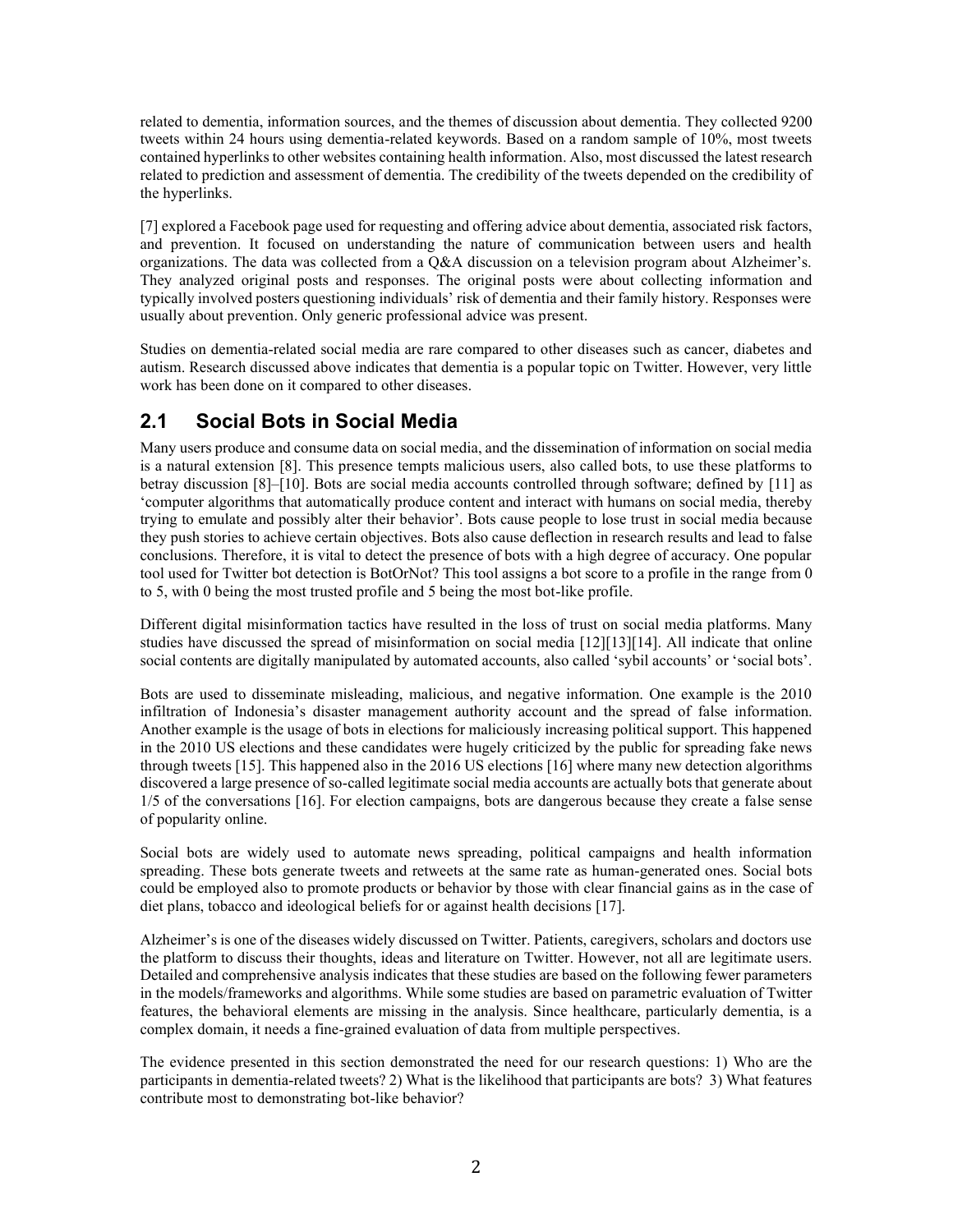This exploratory study sought to develop a codebook for users who disseminate tweets about dementia. An initial evaluation is provided on the role of social bots in the context of dementia topics on Twitter. This understanding can lead to the design and development of social bot detection and mitigation strategies.

# **3 Method**

# **3.1 Twitter Data Collection**

We collected the tweets with the standard (free) Twitter API and used Python 3.0. We searched tweets posted from 25 December 2017 to 6 February 2018. The query terms included the keywords 'dementia OR Alzheimer OR Alz OR Alzheimers #dementia OR #Alzheimer OR #Alz OR #Alzheimers'. Only original tweets were used; all retweets were discarded. Also, we only included tweets in English. The total number of collected tweets is  $N= 16691$  and the unique sources ( $N= 8400$ ) that created these tweets were stored in separate files.

# **3.2 Benchmark Selection for Bot Detection on Twitter**

One of the most widely used techniques in Twitter bot detection comes from [Indiana University Network](https://iuni.iu.edu/)  [Science Institute \(IUNI\)](https://iuni.iu.edu/) and the [Center for Complex Networks and Systems Research \(CNetS\)](https://cnets.indiana.edu/) called Bot or Not?<sup>1</sup>. The BotOrNot API computed the sources' bot scores. The proposed technique used Random Forest as the machine learning classifier which learns from training data and extracts around 1,200 of the features available in metadata and content. Features are mainly grouped into six feature categories: network, user, friends, temporal, sentiment, and content. Network features are built using features such as networks based on retweets, number of hashtags and their location in tweets, other statistical features such as degree distribution, clustering coefficient, and centrality measures. User features are based on data from the account such as language, geographic location and account creation date. Friends features also use direct features such as the number of followers and posts, and indirectly computed features such as median and entropy of distribution. Temporal features are based on the behavior of bot roles on social media. Contents features are based on different cues derived from language used in the contents, especially part-of-speech tagging. Sentiment features are built using general and Twitter-specific sentiment analysis algorithms, including happiness, arousal-dominance-valence, and emoticon scores.

This tool was utilized in [16] which investigated the impact of social media bots on the 2016 US presidential election. By using the proposed detection algorithm, it is found that a very large portion (approximately onefifth) of the sources may not be human and could generate massive contents. [18] evaluated BotOrNot? in the context of vaccination. They collected a random set of tweets by using keyword strings "vax" or "vacc". The tweets are further tagged by these words using a machine learning classifier. The credibility of these tweets are evaluated using BotOrNot?, and it failed to correctly predict all bot accounts for all cases [19].

The BotOrNot? API is not only used as a benchmark in topics related to politics but also in healthcare. This makes it ideal to be used in the current study.

# **4 Categorization Users' Relationship to Dementia**

Categorization of Twitter users is an important step in order to differentiate users based on their relevant groups. User profiles are the only source of information that can be used and can be validated from users for demographics. Thus, we analyzed user profiles for better user classification. Various schemes have incorporated this technique for Twitter users that discuss different types of health information [20] [21] [22].

# **4.1 Inductive Coding**

Classification is required to identify the different types of accounts on Twitter. While there are many techniques for data classification, the complexity of Twitter accounts led us to inductive coding [23]. Inductive coding can be defined as a process of qualitative analysis of raw data into categories based on

<sup>1</sup> [https://botometer.iuni.iu.edu/](https://botometer.iuni.iu.edu/#!/)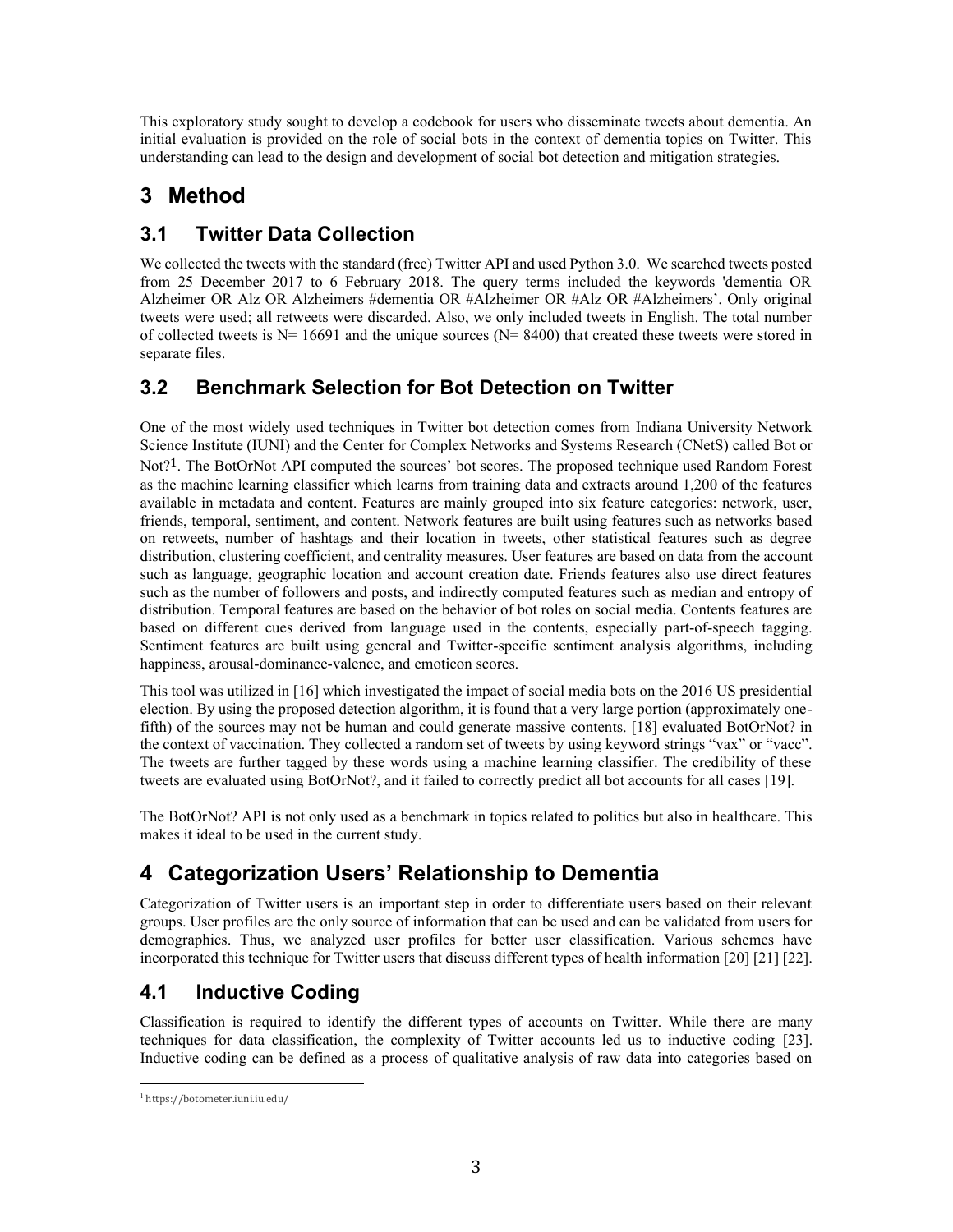inference and interpretation using the inductive reasoning of manual observation, examination and constant comparison of the researcher. The primary objective of inductive coding is to find the significant and frequent classes that are inherent in the raw data without imposing the restrictions of structured data [23]. The basic purpose of the inductive approach is to condense raw data into a summary format. Inductive coding is used to (a) find the relation between research objectives and results derived from raw data (b) understand the working of underlying processes and develop a framework that can interpret the raw data [23]. While there are many types of inductive coding, one is summative analysis which is based first on counting words and later on analysis by meaning and themes to identify word usage.

We follow the process of inductive coding of user profiles as described in [23]: 1) fetching and preparing the raw data with the user profile, 2) analytically reading the profile contents to develop a deep understanding of themes and patterns covered in the text and 3) defining themes or categories based on the understanding.

#### **4.1.1 Preparing Raw Data**

As an initial step, we wrote a Python script that searches professional, non-professional profiles and entities (organizations) based on keywords defined in the query. These words/phrases are set based on initial observations. For example, account descriptions that contained keywords about areas of expertise such as elderly healthcare, or professional titles (e.g. neurologist, therapist) were categorized as professionals. In the same way, phrases/words were set to define organizations (entities). The rest of the users, or if the description was left empty, were classified as individuals. The list of keywords for both types of users are shown in Table 1. Using all collected users' profiles (N= 8400), broad categories were defined to form an initial codebook. The codebook was then refined, and more subcategories were specified. The final codebook comprised all possible categories of users.

#### **4.1.2 Content Review**

The profiles gathered through search queries (Table 1) were further evaluated. This evaluation required multiple readings of the raw data, also called vivo coding [23]. Different text segments among the text are manually marked and copied in emerging categories. However, specialized qualitative analysis can be used to speed up the coding process when there are large amounts of text. We derived more low-level categories from organizations (entities) by multiple readings of the entities' profiles (Table 2). A Python script was modified to set more segregation keywords to have five more categories: care providers, books, applications, promoters and media. Anything else was categorized as individual (other/non-professional). We created eight main categories in total. For each category, we created two files: one for users and one for their tweets (Table 3).

The possibility that automated categorization may result in outliers or incorrectly categorized accounts and to continue revision and refinement of the categories into more subcategories required us to have another annotator to review all the entries manually to ensure that these instances are restricted to an acceptable minimum in order to ensure reliable final data. The annotator was provided the codebook (Table 3) as a guide for user categorization.

| Professional<br>keywords | 'dementia specialist', 'dementia researcher', 'special interest in dementia', 'dementia<br>consultant', 'Dementia's disease researcher', 'at Dementia's Research', 'research in |
|--------------------------|---------------------------------------------------------------------------------------------------------------------------------------------------------------------------------|
|                          | Dementia', 'Geriatrician', 'at Alzheimer's Research', 'Alzheimer Researcher',                                                                                                   |
|                          | 'Alzheimer's disease researcher', 'Neuropsychologist', 'Gerontologist', 'Psychologist',                                                                                         |
|                          | "deep into Alzheimer's disease',' interest in ageing ','interest in neurodegenerative',                                                                                         |
|                          | 'Cognitive health specialist', 'Medical doctor', 'Occupational Therapist',' #researcher',                                                                                       |
|                          | 'Clinical<br>psychologist'.<br>'Senior                                                                                                                                          |
|                          | Lecturer','Neurologist','Neuroscientist','Physician','Biomedical scientist', 'Professor in','                                                                                   |
|                          | Psychiatrist ',' pathologist ',' Rehabilitation Consultant ',' Medical Teacher '                                                                                                |
|                          |                                                                                                                                                                                 |
| Organization             | 'The Alzheimer Society', 'Alzheimer's Association', 'Alzheimer's Disease International                                                                                          |
| keywords                 | (ADI)', 'The International Psychogeriatric Association (IPA)', 'ian Association', 'The                                                                                          |
|                          | official', 'Our mission:', 'Dementia Helpline', 'dementia organization', 'our vision',' we                                                                                      |

## **Table 1: High level search keywords**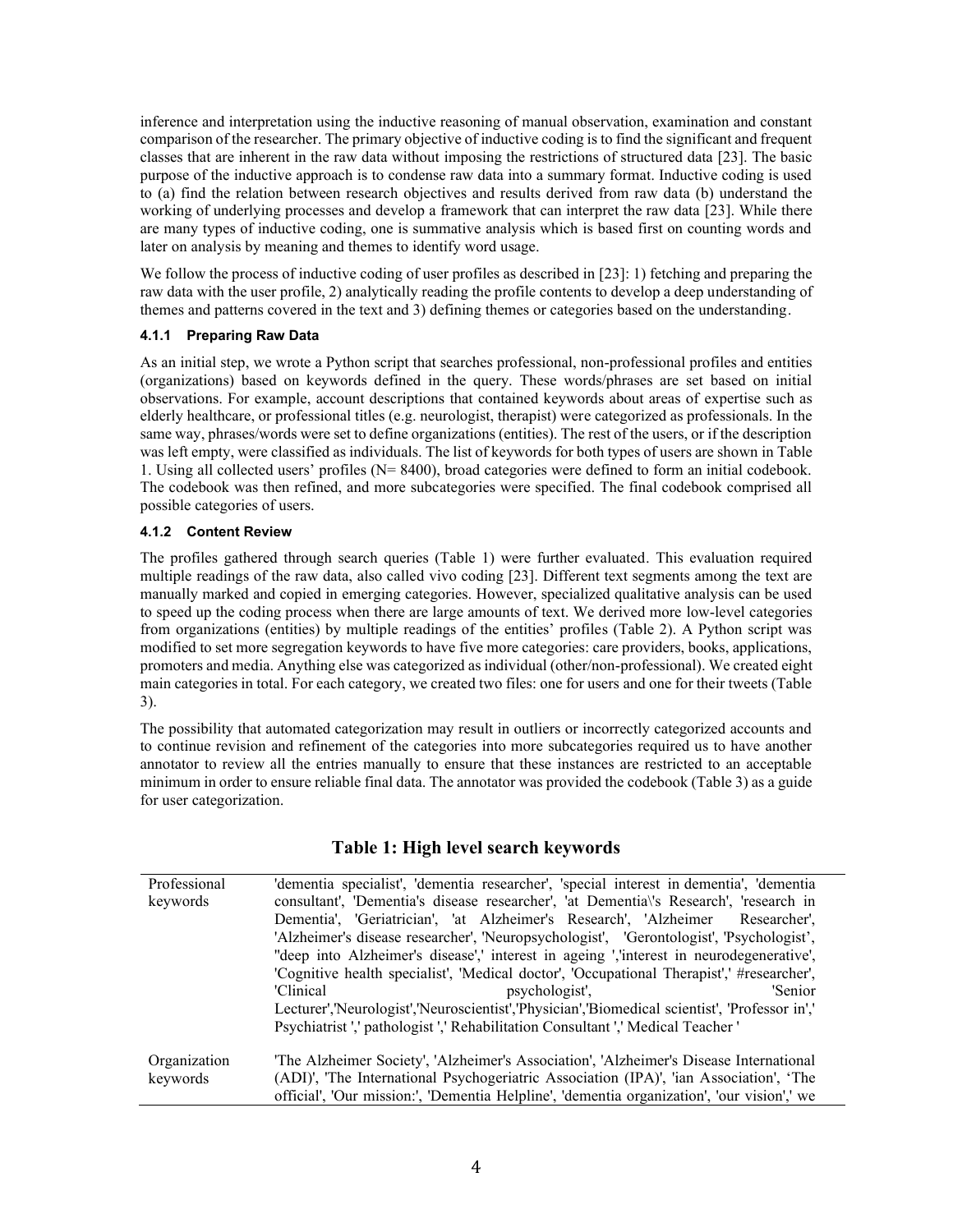','call us',' Tel ','join us', 'like us on', 'follow us on', '#Helpline', 'Official Twitter page', 'Official account', 'Non-profit organization', 'mission is', 'A premier provider', 'institution', 'provides ',' aims to ', 'Dementia Forum X', 'charity', 'is a forum',' Our ','Founded in', 'consulting firm',' is a ','Institute of ','Official Twitter account' ,'a growing community', 'Aging Company', ' is the foundation ',' placement company ','Email us at', 'center for '

### **Table 2: Lower level refined keywords** Care providers 'Home Care Assistance', 'home caregiving services', 'home care', 'health services', 'Leading non-profit', 'homecare services',' the best care', 'state-of-the-art Memory Care', 'Inc.', '24/7' Apps 'is a free app', 'platform',' Apps ' Books 'Top Books on', 'best-selling books', 'bestselling books', 'bookstore', 'Book Deals', 'Follow us for new books', 'Kindle Books' Promoters 'your campaign promoted', 'Get Promotion For Your' Media 'Sign up to our', 'breaking news', 'is an online magazine', 'Follow us for news', 'Follow us for healthcare news', 'Journal of ','The Journal of', 'Latest medical news', 'Daily, peer reviewed medical news',' relevant medical news ', 'medical news from',' free CMEs, medical news', 'Track the latest ','news site for ','the latest medication news', 'fully open access journal', 'Sign up for health tweets'

## **Table 3: Categories with Description**

| <b>User Categorization Code Book</b> |                                                                  |                                                                                                                                                                                                                                                                                                                                                                                                                                                                                                                                                                                                                                                                                                                                                                           |  |  |  |  |  |
|--------------------------------------|------------------------------------------------------------------|---------------------------------------------------------------------------------------------------------------------------------------------------------------------------------------------------------------------------------------------------------------------------------------------------------------------------------------------------------------------------------------------------------------------------------------------------------------------------------------------------------------------------------------------------------------------------------------------------------------------------------------------------------------------------------------------------------------------------------------------------------------------------|--|--|--|--|--|
| Main category                        | Sub-Category<br>and Code                                         | Description of Qualifying User Account                                                                                                                                                                                                                                                                                                                                                                                                                                                                                                                                                                                                                                                                                                                                    |  |  |  |  |  |
| Individuals-<br>Professionals        | Medical<br>Professiona<br>$\mathbf{1}_{\mathbf{S}}$<br>$(IP-MP)$ | Individual users who include professional medical titles (as<br>recognized by health practitioner registrations boards) in their<br>Bio-descriptions e.g. doctor, registered nurse, nurse, physician,<br>neurologist etc. or academic titles (professor of clinical<br>neuropsychology, professor of integrative medicine etc.).<br>Examples of terms and/or phrases indicate medical titles you<br>may find in their descriptions include, but are not limited to.<br>[Neurologist] [Neuro-surgeon] [Neuro-psychologist]<br>[Organizational Psychologist] [Social geriatrician]<br>[Occupational Therapist] [Rehabilitation Consultant] [Mental<br>health specialist] [Nursing home doctor] [Biomedical<br>Scientist] [Speech pathologist] or combinations of the above. |  |  |  |  |  |
| Individuals-<br>Other                | Health<br>Activist<br>$(IO-HA)$<br>Caregiver                     | Individual users who are dementia/Alzheimer's/mental health<br>advocates or who are involved in active campaigning with the<br>purpose of bringing about human or social change in the field<br>of healthcare.                                                                                                                                                                                                                                                                                                                                                                                                                                                                                                                                                            |  |  |  |  |  |
|                                      | (IO-C)                                                           | Formal /informal carers who provide care to person with<br>dementia. (regardless if he/she has medical qualification or                                                                                                                                                                                                                                                                                                                                                                                                                                                                                                                                                                                                                                                   |  |  |  |  |  |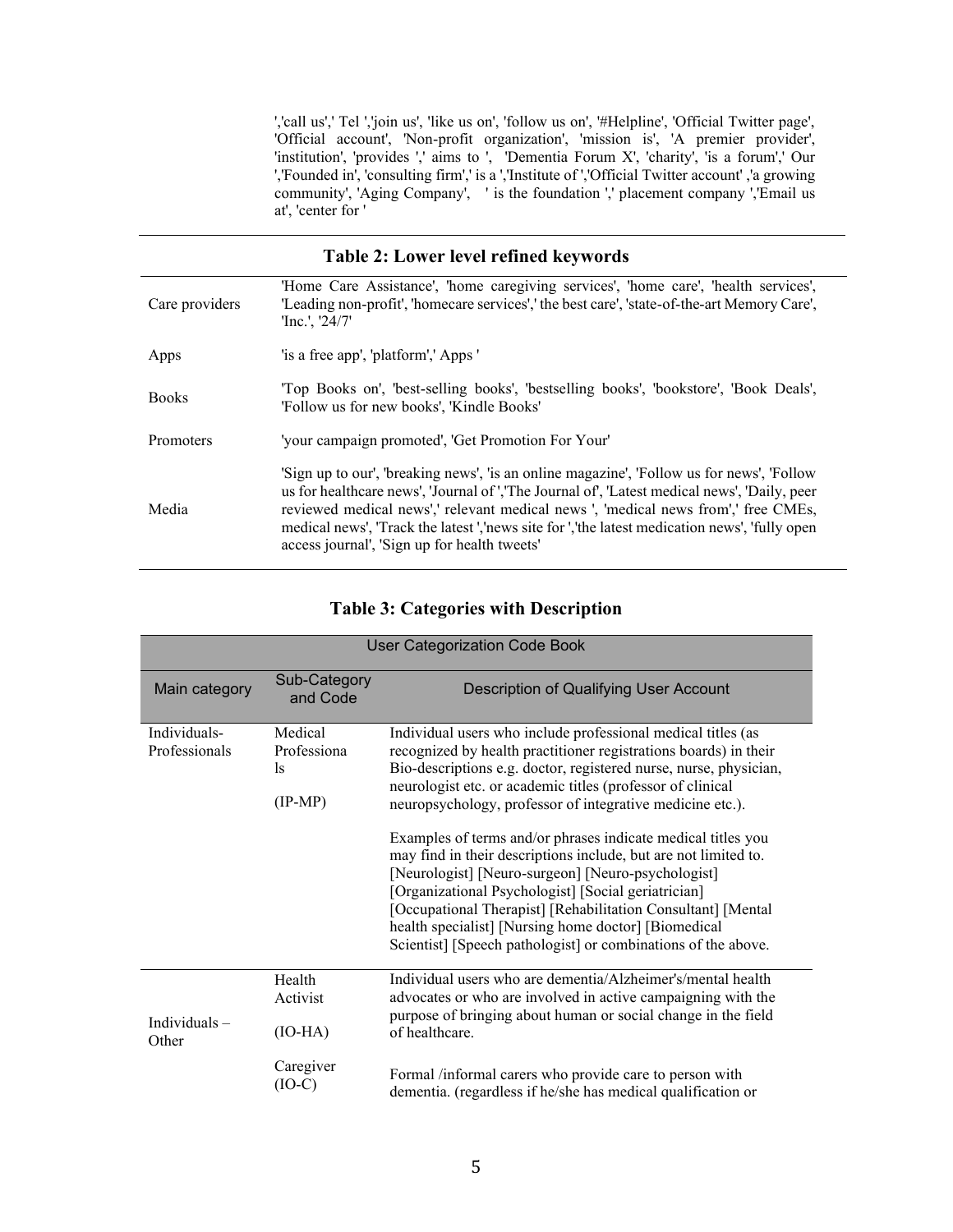|                            |                                             | occupation relating to the field of dementia / Alzheimer's<br>disease).                                                                                                                                                                                                                                      |
|----------------------------|---------------------------------------------|--------------------------------------------------------------------------------------------------------------------------------------------------------------------------------------------------------------------------------------------------------------------------------------------------------------|
|                            | Artist (IO-<br>A)                           | Individual users notable for their fame in the field of music,<br>photography, art, song.                                                                                                                                                                                                                    |
|                            | Marketer<br>$(IO-M)$                        | Individual users who specialize in marketing to promote their<br>own products, books or equipment or work on the behalf of a<br>company/organization to promote products, books, equipment<br>etc.                                                                                                           |
|                            | Author (IO-<br>AU)                          | Individual users who are expert writers and publish written<br>material in works such as books, newspapers, magazines, etc.                                                                                                                                                                                  |
|                            | Others (IO-<br>LP)                          | Individual users who do not belong in the above categories.                                                                                                                                                                                                                                                  |
| Entities:<br>Organizations | General<br>Organizatio<br>ns                | Organizations include government/public organizations,<br>private organizations, non-profit organizations, interest<br>groups, or charities that provide emotional support, activities,<br>research, arrange seminars and develop communities.                                                               |
|                            | $(E-G)$<br>HomeCareP<br>rovider (E-<br>OCP) | Entities including profit or non-profit home care providers or<br>providers of services specifically for people with dementia<br>and/or their caregivers and families.                                                                                                                                       |
|                            |                                             | It may include agency or web directory help to find senior care<br>providers                                                                                                                                                                                                                                 |
|                            |                                             | Bio-descriptors may include phrases such as home care<br>assistance, care-giver services, carer-services, nursing<br>services, caregiver training, private duty home care, mobility<br>assistance, memory care, rehabilitation, health and wellbeing<br>services, music therapy etc.                         |
| Entities:<br>Promoters     | Promoters<br>$(E-P)$                        | Promoters include technology and product development<br>companies related directly to healthcare (e,g. devices,<br>pharmaceuticals, biotechnologies). They also include<br>marketing companies providing services or products not<br>related directly to healthcare (e.g. law services, food,<br>furniture). |
| Entities:<br>Media         | Media (E-<br>MN)                            | Media includes electronic media such as news channels (BBC,<br>CNN), print media such as newspapers (NewYork Times),<br>Research media (Journal articles, research papers etc), website<br>or social media profile (Facebook, Instagram) to provide tips<br>and information related to health.               |
| Books and                  | Books (E-<br>B)                             | An account for book publishers, tweeting about collection of<br>books or is linked to a specific published book.                                                                                                                                                                                             |
| Applications               | Dementia-<br>App (E-<br>AD)                 | An account for a software program/app/tool /game/system that<br>is specifically designed to serve people with dementia or<br>Alzheimer disease, their families and caregivers.                                                                                                                               |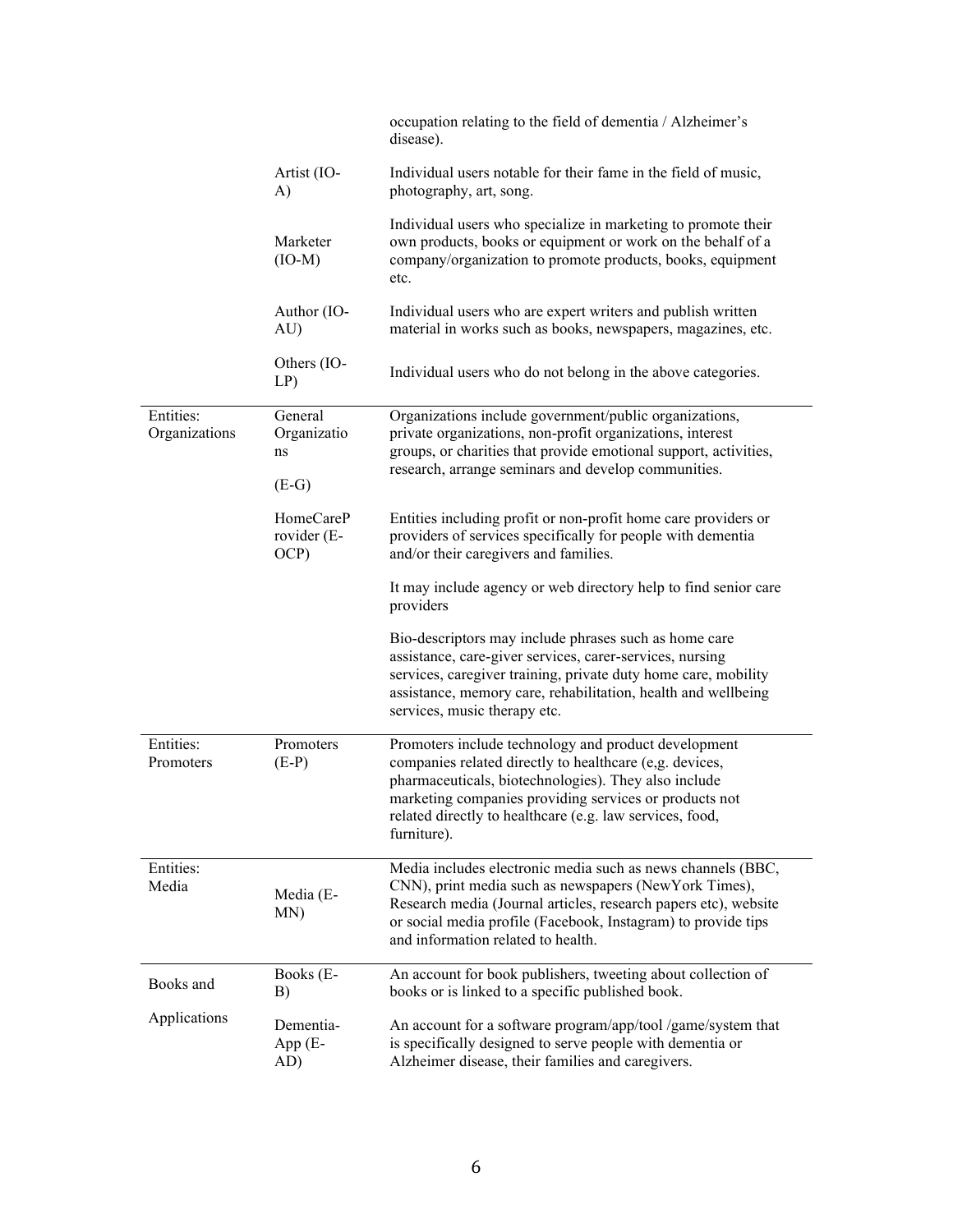|           | Health-App<br>$(E-AH)$ | An account for a software program/application/tool that is<br>designed to serve general health and well-being |
|-----------|------------------------|---------------------------------------------------------------------------------------------------------------|
| Empty and |                        | Unknown includes places or events (e.g. conferences)                                                          |
| Unknown   |                        | Empty category referred to profiles without descriptions                                                      |

#### **4.1.3 Data Sample Validation through Inter-annotator Agreement**

The data is sampled for 2000 users from the entire dataset of 8400 users. Data sample validation was done by another annotator who is a researcher with established skills in information science. The codebook was provided to the annotator to assign a category for each user in the sample. The annotator's category result is intersected with our category for common identifiers using an R Studio script. Furthermore, the data is cleaned to remove extra tags, spelling errors and unwanted characters that can produce noise in the results. On the resultant data, Cohen's Kappa [24] was applied to find the level of agreement between two different annotators in assigning categories to individual profiles. The results indicate 76% agreement between the annotators, which is a substantial level of agreement. This percentage of agreement is due to a large number of categories and agrees with the percentage provided for Twitter data categorization [21][22].

# **5 Results**

Eight different categories were identified, with the highest number of users in the Individual category and lowest number in the Applications and Books category (Table 4; Figure 1). These results also indicate the clear presence of organizations and care services providers such as home-care services.

| Category          | <b>Total Users</b> |
|-------------------|--------------------|
| Individuals       | 3899               |
| E-Organizations   | 1223               |
| E-Care Providers  | 831                |
| Professionals     | 784                |
| Empty and Unknown | 593                |
| E-Promoters       | 509                |
| E-Media           | 474                |
| E-App and E-Book  | 76                 |

### **Table 4: Different Categories of Profiles through Inductive Coding**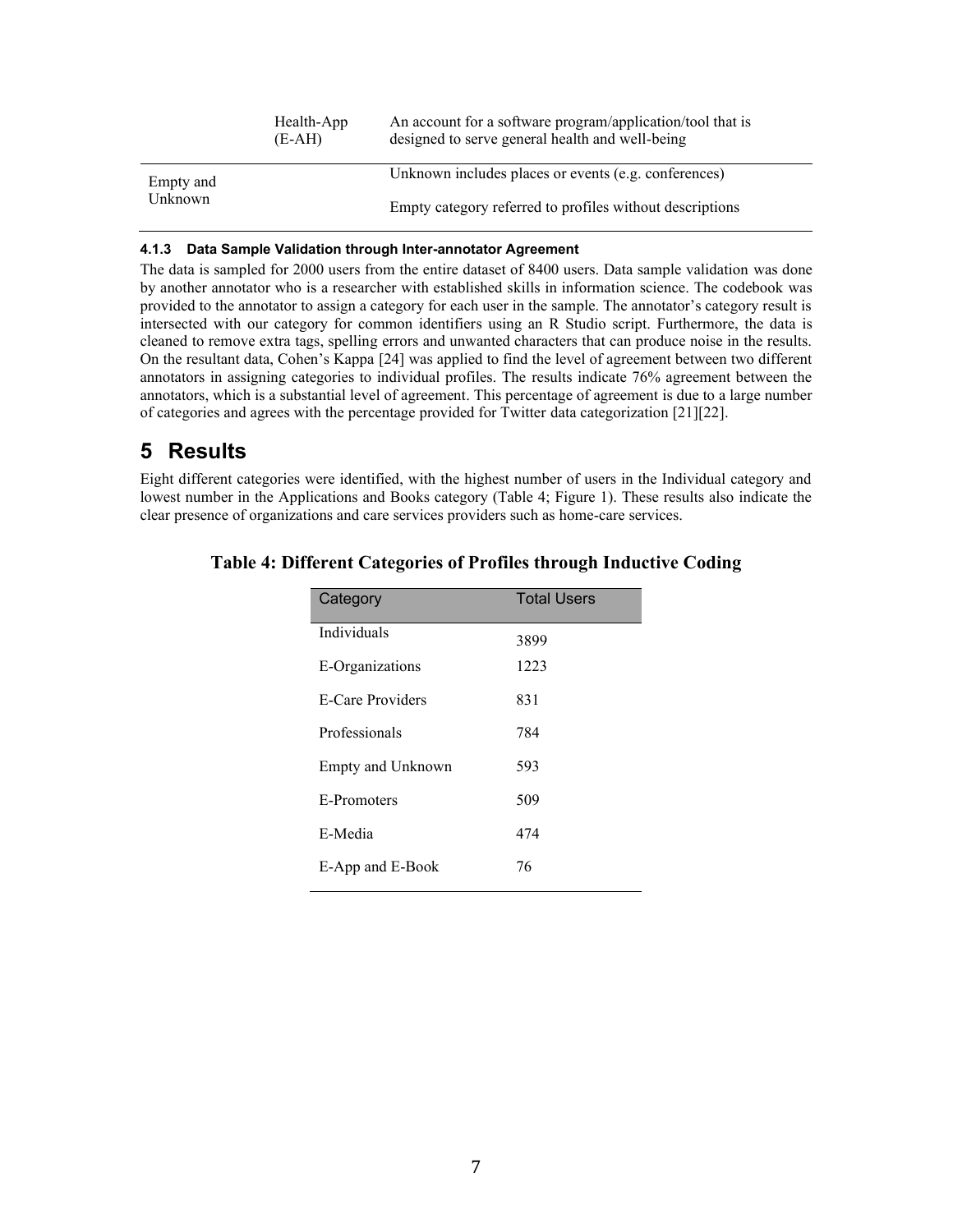

**Figure 1: User Count in Different Categories**

# **5.1 BotOrNot? API Score Analysis**

In addition to inductive coding, it was also important to apply statistical tests on the users' categories. These tests not only helped in differentiating human-like and bot-like users but also provide the population of users that show bot-like behavior in each category.

#### **5.1.1 Kruskal-Wallis Test**

Kruskal-Wallis (KW) is a nonparametric test used to investigate whether the mean of an independent variable (bot score) varies among different categories. KW helped us decide whether the population distributions are identical without assuming they follow the normal distribution. The p-value of 0.05 was used for the statistical significance level. The test result is chi-squared  $= 2177.125$ , df  $= 7$ , p-value  $< 0.0005$ . The p-value is nearly zero; hence, the hypothesis that all categories follow identical distributions is rejected and bot scores are not identical in different categories of population.

#### **5.1.2 Bot Score based on Categories**

The BotOrNot? API is applied to compute the score of all users in different categories. It failed to generate scores for 7 accounts because these accounts are either suspended or deleted. The bot-score ranges from 0-5, where zero refers to most human-like behavior and 5 refers to bot-like behavior. Different studies have interpreted the bot-score range in different ways. For example, one study categorized bot score in three categories where bot-score 0-1 represent human-like behavior, 2-4 represent ambiguous behavior and 4-5 show bot-like behavior [18]. Another study distributed the probability mass of bot score ranging 0-1 [16]. It is found that most of the bot mass is concentrated in the range 0.2 to 0.5. Also, the account having bot score greater than 0.5 exhibits high bot-like characteristics. Thus, it can be assumed that a score in the range 2-3 signals the uncertainty of API about the Twitter profile. The score ranging 3.1-5 is considered as a bot due to its bias towards bot users rather than normal users.

Previous studies considered 3.1-5 as the bot range [25]. BotOrNot? provides two different accumulative scores: the English score and the Universal score. The English score uses all six categories of features, whereas the Universal score does not include the English-specific sentiment and content features. For all main categories identified through inductive coding, the average English score is provided in Table 5.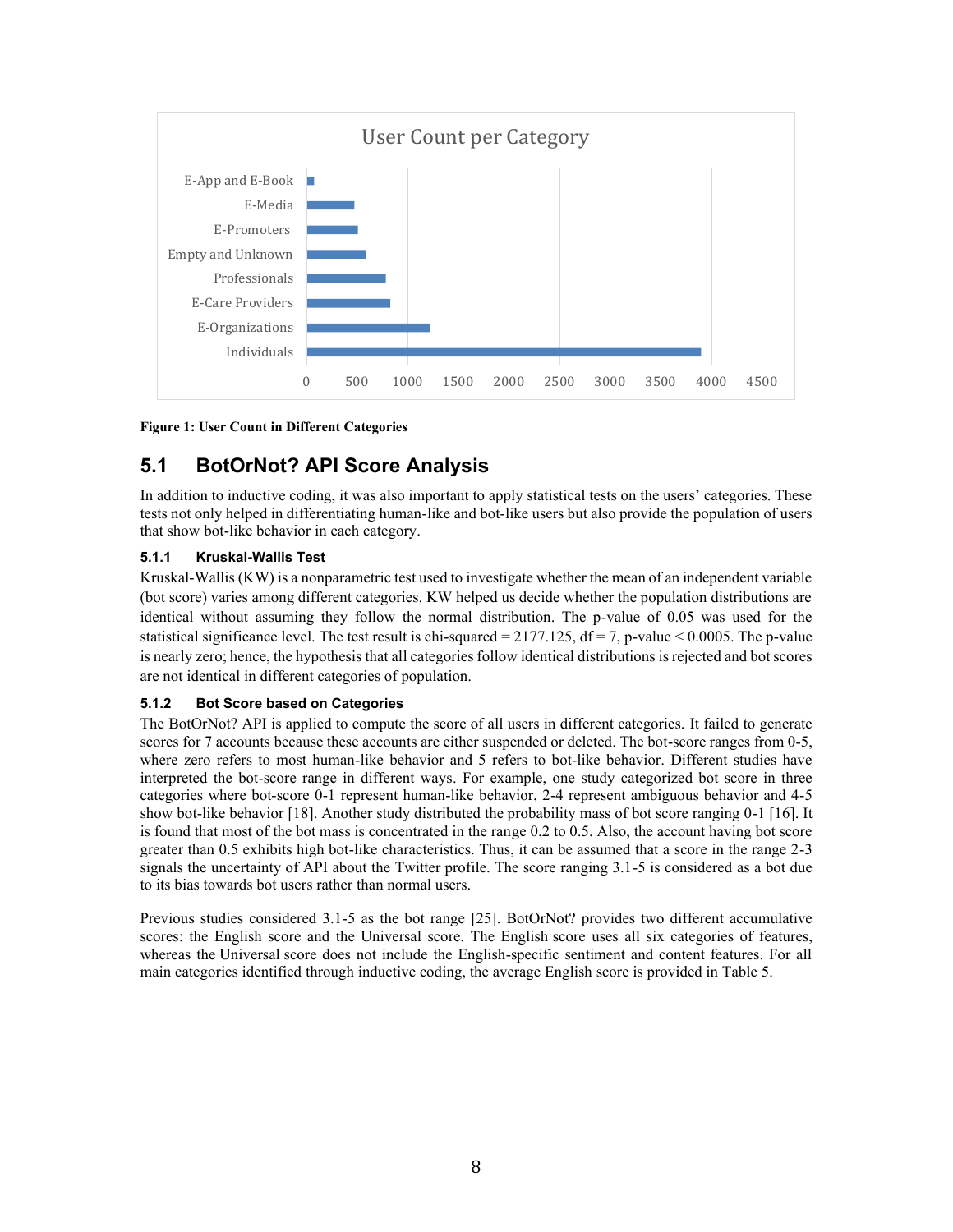|  | Table 5: Categories with bot score |  |  |  |
|--|------------------------------------|--|--|--|
|--|------------------------------------|--|--|--|

| Category          | Total<br>Records | <b>Overall Bot</b><br>Score Mean | $% (3-5)$ Bot<br>Score | $(3-5)$ Bot<br>Score Mean |
|-------------------|------------------|----------------------------------|------------------------|---------------------------|
| All               | 8400             | 1.32                             | 13.85                  | 3.73                      |
| Individuals       | 3899             | 0.909                            | 7.51                   | 3.71                      |
| E-Organizations   | 1223             | 1.620                            | 13.39                  | 3.65                      |
| E-Care Providers  | 831              | 2.481                            | 39.83                  | 3.73                      |
| E-Media           | 474              | 1.63                             | 15.3                   | 3.75                      |
| Professionals     | 784              | 1.069                            | 9.05                   | 3.83                      |
| E-Promoters       | 520              | 1.953                            | 25.76                  | 3.75                      |
| Empty and Unknown | 593              | 1.176                            | 10.79                  | 3.70                      |
| E-App and E-Book  | 76               | 2.35                             | 38.15                  | 4.00                      |







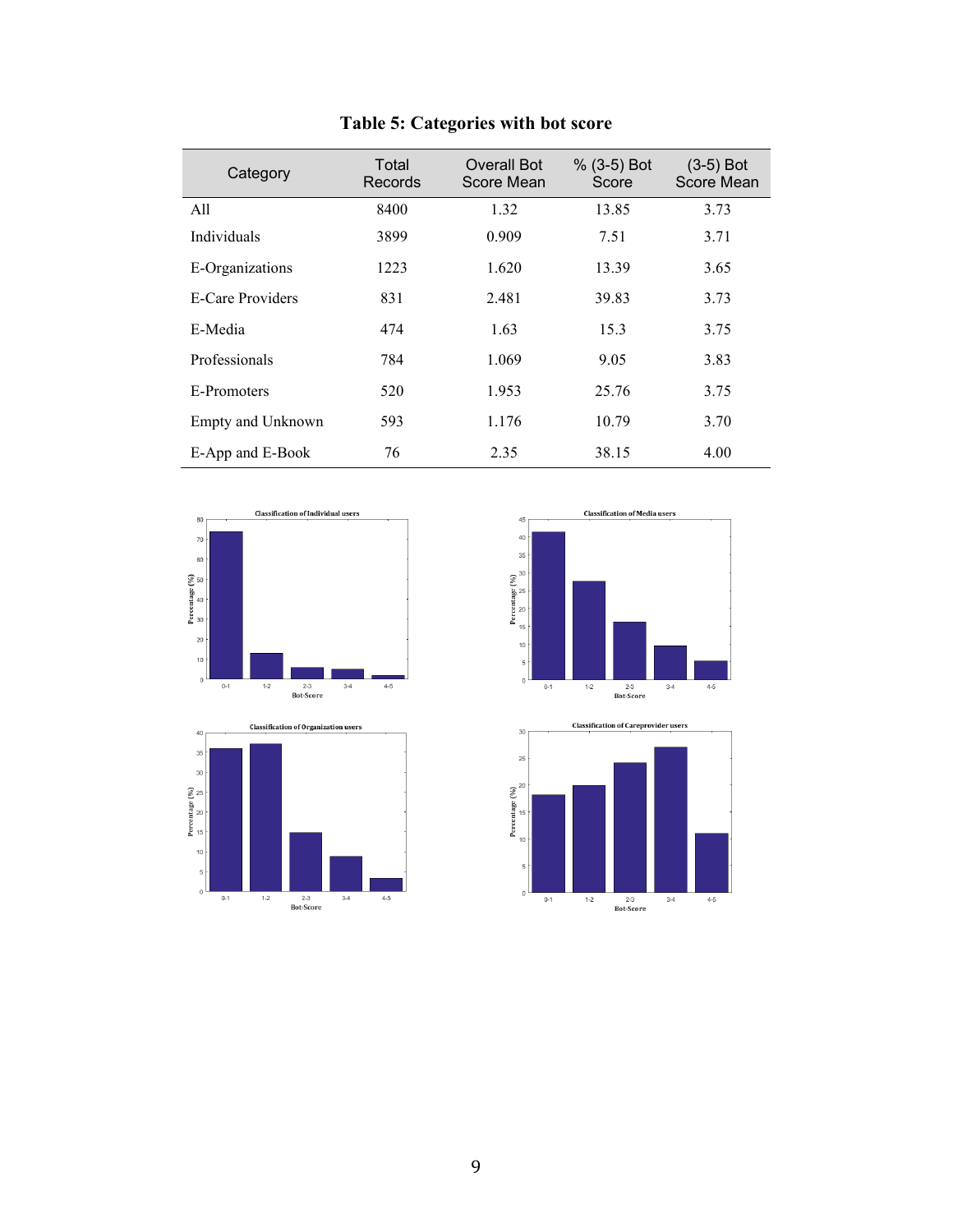

#### **Figure 2: Score-wise Distribution in Each Category**

The carers and books/apps categories show a comparatively high average overall bot-score. The category of books/apps show the highest average bot-score in the range of 3-5.

Bot Score-wise profile distribution in different categories is shown in Figure 2 with the results of each category and accumulative scores. These results demonstrate that all categories except carers and books/apps show similar patterns of bot scores in comparison with user percentages. The maximum value of the bot score in a certain category is negatively related to the percentage of users. Similarly, the minimum value of a bot score in a certain category follows an exponential drop with the number of users. A similar pattern for bots is observed with score ranging 3-5 in profiles related to organizations, media, promoters, and empty/unknown categories. A low percentage of a high bot score is observed for individuals (7.51%) and professionals (9.05%).

All bot scores categories are based on language (English). These results also indicate the average bot score to be 1.32 which reflects that most of the accounts are legitimate accounts. These results are further complemented by other research [19], which shows that the computation of credibility using BotOrNot? is not completely correct. This led us to explore the data for identifying other relationships.

## **5.2 Frequency of URLs in Tweets**

Twitter's limitation of 280 characters in a tweet sometimes makes it helpful for a user to provide a URL with more detail. Thus, the frequency of any URL inside the tweet could be a good indicator of tweet or profile credibility. A survey about user perception of information credibility on social media [26] showed that users' perception of credibility was poor; they perceived tweets as more credible if a user image, username, URLs and location are provided. [27] considered multiple features of tweets such as retweets, references to external information sources and contents; tweets with URLs are considered more credible compared to tweets without them. In order to find the frequency of a particular URL type used by users within tweets, we extracted all URLs embedded in the tweet dataset (N=16691). These URLs were cleaned, and only the domain name was shortlisted for analysis. Also, if the same user included the same URL more than once, it was counted as one. The most common URLs along with their frequency are shown in Table 6.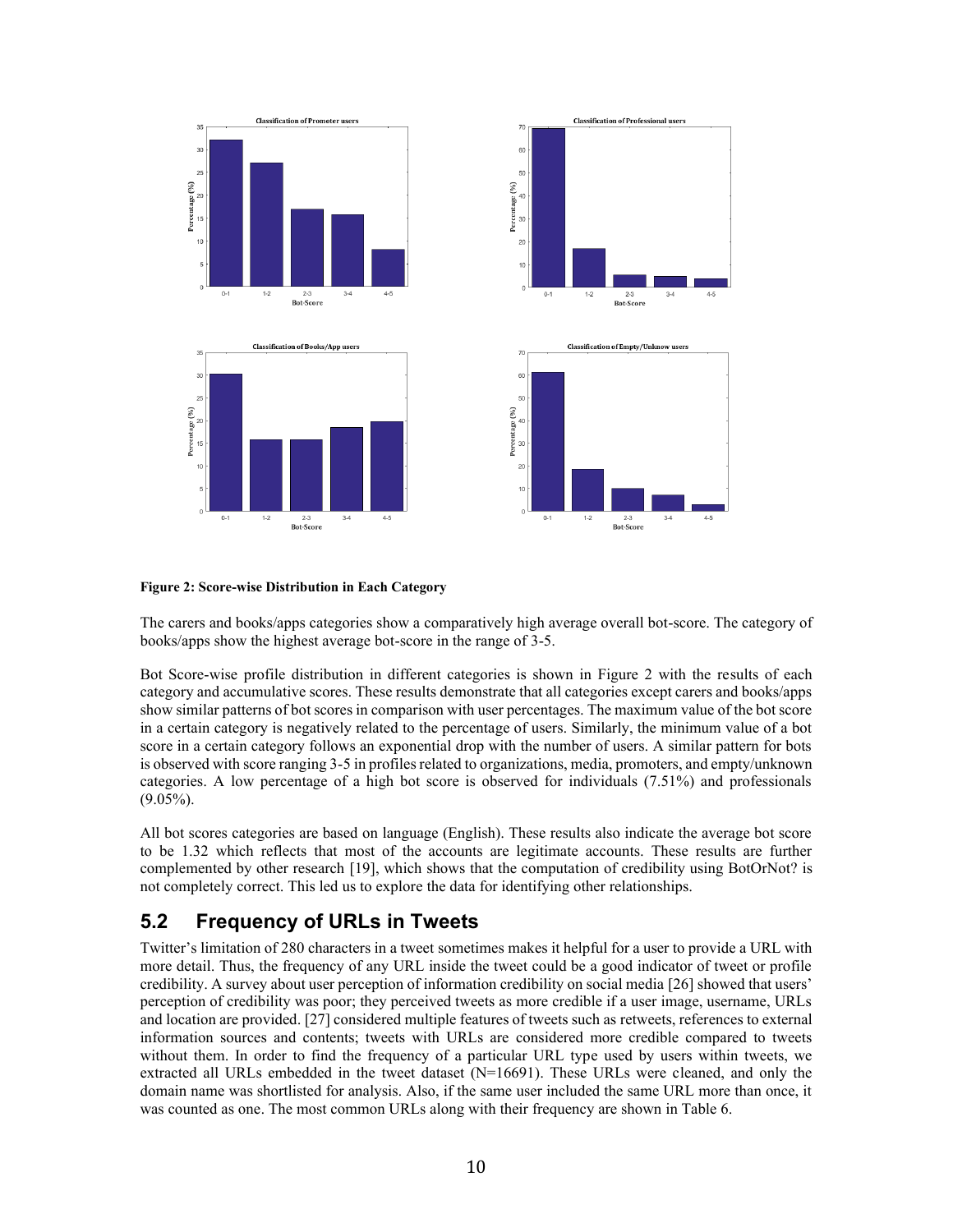An initial overview of these domains shows that people refer to social media platforms such as YouTube, Instagram and Facebook and news websites such as *The New York Times* and the BBC compared to more reliable and authentic information sources. People also showed interest in sharing e-commerce websites such as Amazon, and health information websites such as www.medicalnewstoday.com and dailycaring.com.

Also, Table 7 provides initial analysis on the usage of different websites in different tweets along with the bot score in the profiles. Popular social networks, online communities and news websites are found in the complete range of bot scores. However, dementia-specific information websites are found in a larger number of profiles with a high bot score (3.1-5).

| <b>No</b>      | <b>URL</b>               | Frequenc<br>у | Domain type                            |
|----------------|--------------------------|---------------|----------------------------------------|
|                | www.youtube.com          | 386           | Arts and Entertainment                 |
| $\mathfrak{D}$ | myalzheimersstory.com    | 372           | Health/Geriatric and Aging Care        |
| 3              | www.amazon.com           | 369           | E-commerce and Shopping                |
| 4              | www.instagram.com        | 241           | Social Networks and Online Communities |
| 5              | www.facebook.com         | 210           | Social Networks and Online Communities |
| 6              | www.medicalnewstoday.com | 176           | Healthline Media (UK)                  |
|                | www.nytimes.com          | 175           | News and Media (UK)                    |
| 8              | www.bioportfolio.com     | 171           | News and Media (US)                    |
| 9              | www.bbc.co.uk            | 158           | Health/News and Media                  |
| 10             | www.linkedin.com         | 128           | Social Networks and Online Communities |

#### **Table 6: URL Frequency in Tweets**

#### **Table 7: Top URL with tweet frequency in based on user bot score**

| <b>Bot Score</b> | <b>URL</b>            | Frequency | Domain type                     |
|------------------|-----------------------|-----------|---------------------------------|
|                  | myalzheimersstory.com | 371       | Health/Geriatric and Aging Care |
|                  | www.amazon.com        | 270       | E-commerce and Shopping         |
| $0 - 2.9$        | www.youtube.com       | 254       | Arts and Entertainment          |
|                  | www.instagram.com     | 205       | Social Networks & Online        |
|                  |                       |           | Communities                     |
|                  | www.bioportfolio.com  | 171       | News and Media                  |
|                  | www.facebook.com      | 155       | Social Networks & Online        |
|                  |                       |           | Communities                     |
|                  | www.bbc.co.uk         | 136       | News and Media                  |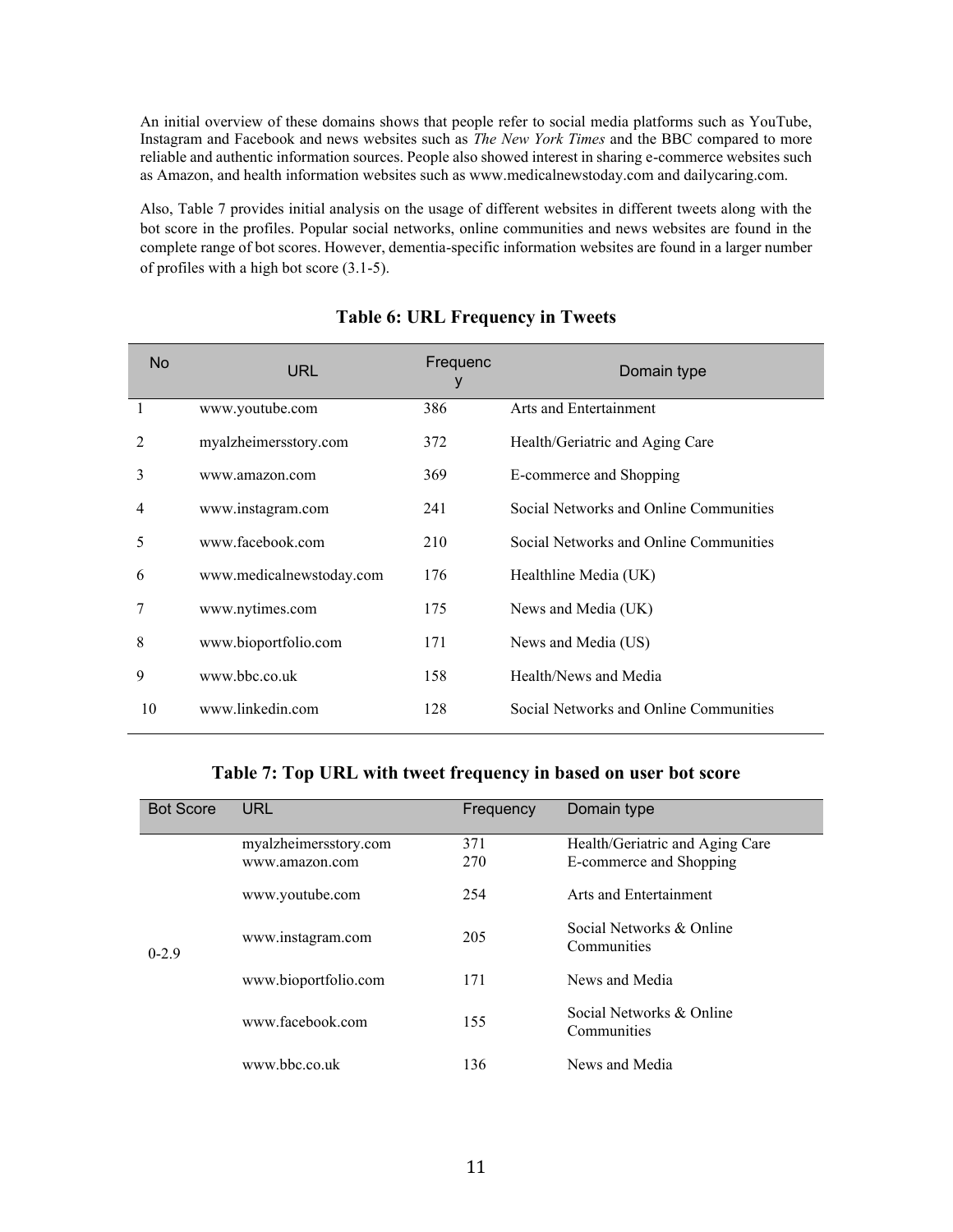|         | www.nytimes.com              | 134 | News and Media                              |
|---------|------------------------------|-----|---------------------------------------------|
|         | memorycafedirectory.com      | 122 | A place for individuals with<br>Alzheimer's |
|         | www.linkedin.com             | 101 | Social Networks & Online<br>Communities     |
|         | www.youtube.com              | 192 | Arts and Entertainment                      |
|         | www.alzheimers.net           | 105 | Health/Geriatric and Aging Care             |
|         | www.amazon.com               | 75  | E-commerce and Shopping                     |
| $3 - 5$ | www.medicalnewstoday.co<br>m | 71  | News and Media                              |
|         | dailycaring.com              | 50  | Health/Geriatric and Aging Care             |
|         | cynthiakraack.com            | 44  | Health/Geriatric and Aging Care             |
|         | www.brightstarcare.com       | 44  | Health/Geriatric and Aging Care             |
|         | www.facebook.com             | 42  | Social Networks & Online<br>Communities     |
|         | www.gofundme.com             | 40  | Social Fundraising Platform                 |
|         | www.nytimes.com              | 31  | News and Media                              |
|         |                              |     |                                             |

## **5.3 Tweet Frequency of Top Users**

Another important parameter is the frequency of influential user tweets during a month and tools used to post their tweets. For this, we separated out the top five users from our dataset and analyzed their tweets' frequency per week as shown in Figure 4. As shown in Table 8, 5 of the 10 top users are carers. Also, different automated social media management tools such as SocialOomph, Hootsuite, Buffer, and dlvr.it generate a high volume of tweets that contain words such as dementia/alz/Alzheimer. Most top frequency users have low bot scores. A brief analysis of bot scores and software tools which post tweets indicate no direct relationship. Most high frequency postings are due to tools that generate tweets automatically after a defined interval. Thus, it further strengthens the need to explore the feature(s) that are linked to establish the users' credibility and their tweets. Also, these tools post the most tweets. These facts strengthen the need for the development of a new credibility assessment model.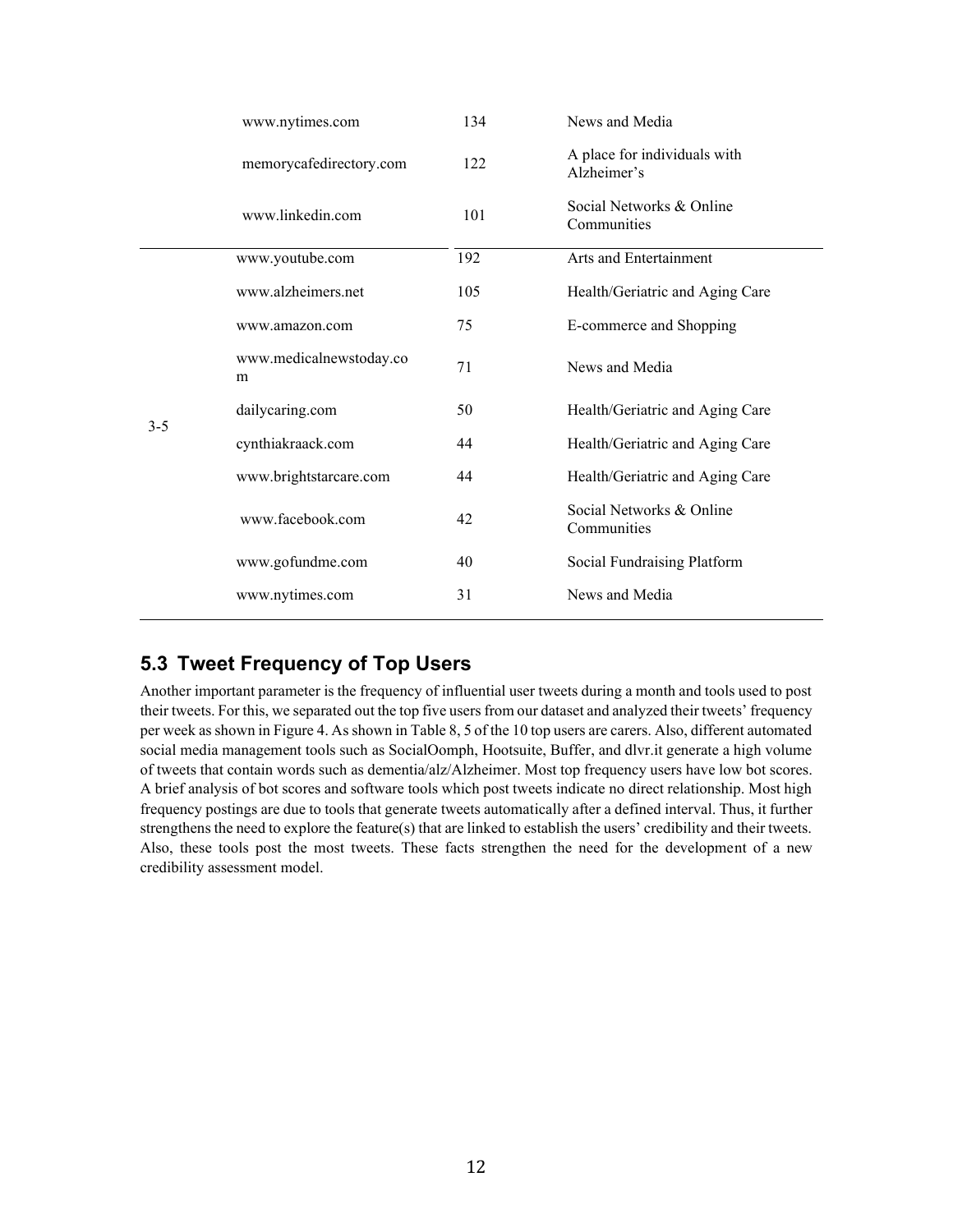

#### **Figure 3: Frequency of Tweets per User**

|  |  |  | Table 8: Frequency of Tweets for top 10 users along with their Social Bots Score |
|--|--|--|----------------------------------------------------------------------------------|
|  |  |  |                                                                                  |

| User           | <b>Tweets</b><br>/month | Tool               | Total<br><b>Tweets</b> | Generated By                | Category         | <b>Bot-Score</b> |
|----------------|-------------------------|--------------------|------------------------|-----------------------------|------------------|------------------|
|                |                         | Facebook           | 44                     |                             | $I-$             | 1.4              |
| $\mathbf{1}$   | 415                     | TweetDeck          | $\mathbf{1}$           | Software<br>tools           | Individual       |                  |
|                |                         | SocialOomph        | 370                    |                             | $(IO-HA)$        |                  |
|                |                         | Twitter Web Client | $\overline{2}$         | Software                    | $E-$             |                  |
| 2<br>358       | TweetDeck               | 356                | tools/users            | Organizati<br>on            | $\overline{2}$   |                  |
| 3              | 171                     | dlvr.it            | 171                    | Software<br>tools           | E-Media          | 2.6              |
|                |                         | Twitter Web Client | 1                      | Users/                      | $E-$             |                  |
| $\overline{4}$ | 152                     | Twitter for iPhone | 5                      | Software                    | Organizati       | 2.6              |
|                |                         | Hootsuite Inc.     | 146                    | tools                       | on               |                  |
|                |                         | Twitter Web Client | 77                     | Users/                      | $E-$             |                  |
| 5<br>147       |                         | Facebook           | 70                     | Software<br>tools           | Organizati<br>on | 0.7              |
| 6              | 119                     | The Social Jukebox | 119                    | Users/<br>Software<br>tools | Individual       | 4.4              |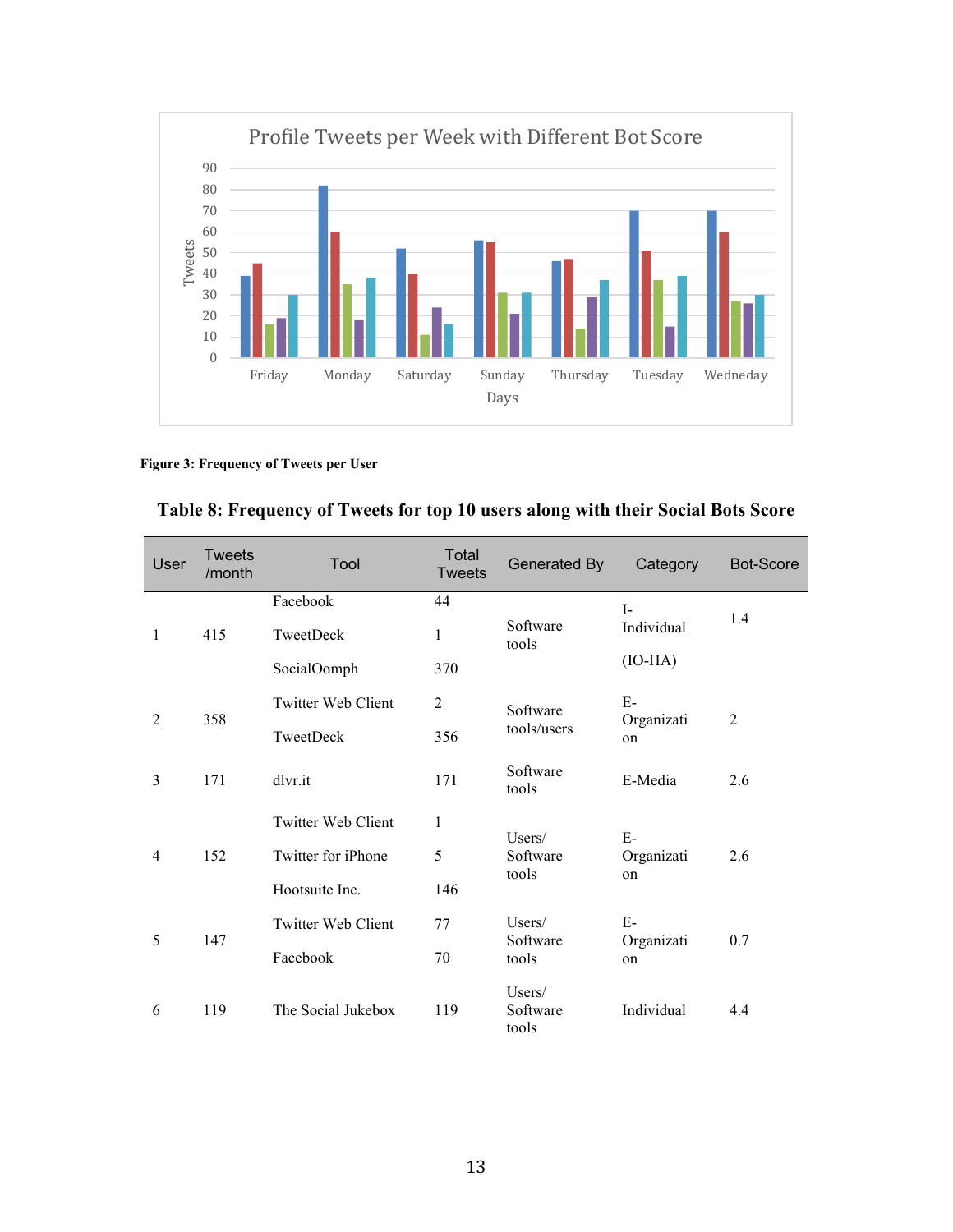| 7                        | 110 | Hootsuite Inc             | 110 | Software<br>tools  | E-<br>CareProvi<br>der | 1.5 |
|--------------------------|-----|---------------------------|-----|--------------------|------------------------|-----|
|                          |     | Twitter Web Client        | 1   |                    |                        |     |
|                          |     | Twitter for <i>iPhone</i> | 3   | Users/<br>Software | E-<br>Organizati<br>on |     |
| 8                        | 98  | Facebook                  | 12  | tools              |                        | 0.7 |
|                          |     | Buffer                    | 82  |                    |                        |     |
| 9<br>95                  |     | Twitter Web Client        | 73  |                    | $E-$                   | 4.1 |
|                          |     | Twitter for <i>iPhone</i> | 22  | Users              | Organizati<br>on       |     |
|                          |     | Twitter Web Client        | 3   | Users/             | E-                     |     |
| $\mathbf{1}$<br>$\theta$ | 87  |                           | 84  | Software<br>tools  | Caregiver              | 1   |
|                          |     | Hootsuite Inc.            |     |                    | provider               |     |
|                          |     |                           |     |                    |                        |     |

## **5.4 Dependent Variable Analysis**

We checked the data for significance and dependency of dependent variable (bot score) on independent variables in users' profiles. Initially, seven publicly available features from the Twitter API were selected for evaluation since these features are publicly available and mostly apparent for Twitter's audience. Stepwise multi-regression was performed to check the impact of independent variables and then coefficients and intercepts of the regression line were computed for prediction values. These features are defined as  $X1$ = verified, X2= followers\_count, X3= friends\_count, X4= listed\_count, X5= favourites\_count, X6= statuses count, X7= geo\_enabled, Z=Botscore (see Table 9).

#### **Table 9: Terms and Definitions<sup>2</sup>**

| Feature          | Definition                                                                                                                             |
|------------------|----------------------------------------------------------------------------------------------------------------------------------------|
| Verified         | Indicates that the user has a verified account.                                                                                        |
| Followers count  | The number of followers this account currently has.                                                                                    |
| Friends count    | The number of users this account is following (AKA their "followings").                                                                |
| listed count     | The number of public lists that this user is a member of.                                                                              |
| favourites count | The number of Tweets this user has liked in the account's lifetime.<br>British spelling used in the field name for historical reasons. |
| statuses count   | The number of Tweets (including retweets) issued by the user.                                                                          |
| geo enabled      | To attach geographic data when using POST statuses/update method.                                                                      |

#### **5.4.1 Whole Data Analysis**

To investigate the impact of available independent features X1, X2, X3, X4, X5, X6, and X7 on dependent variable score Z, we performed stepwise multiple regression analysis which does multiple regression several

<sup>2</sup> <https://developer.twitter.com/en/docs/tweets/data-dictionary/overview/user-object>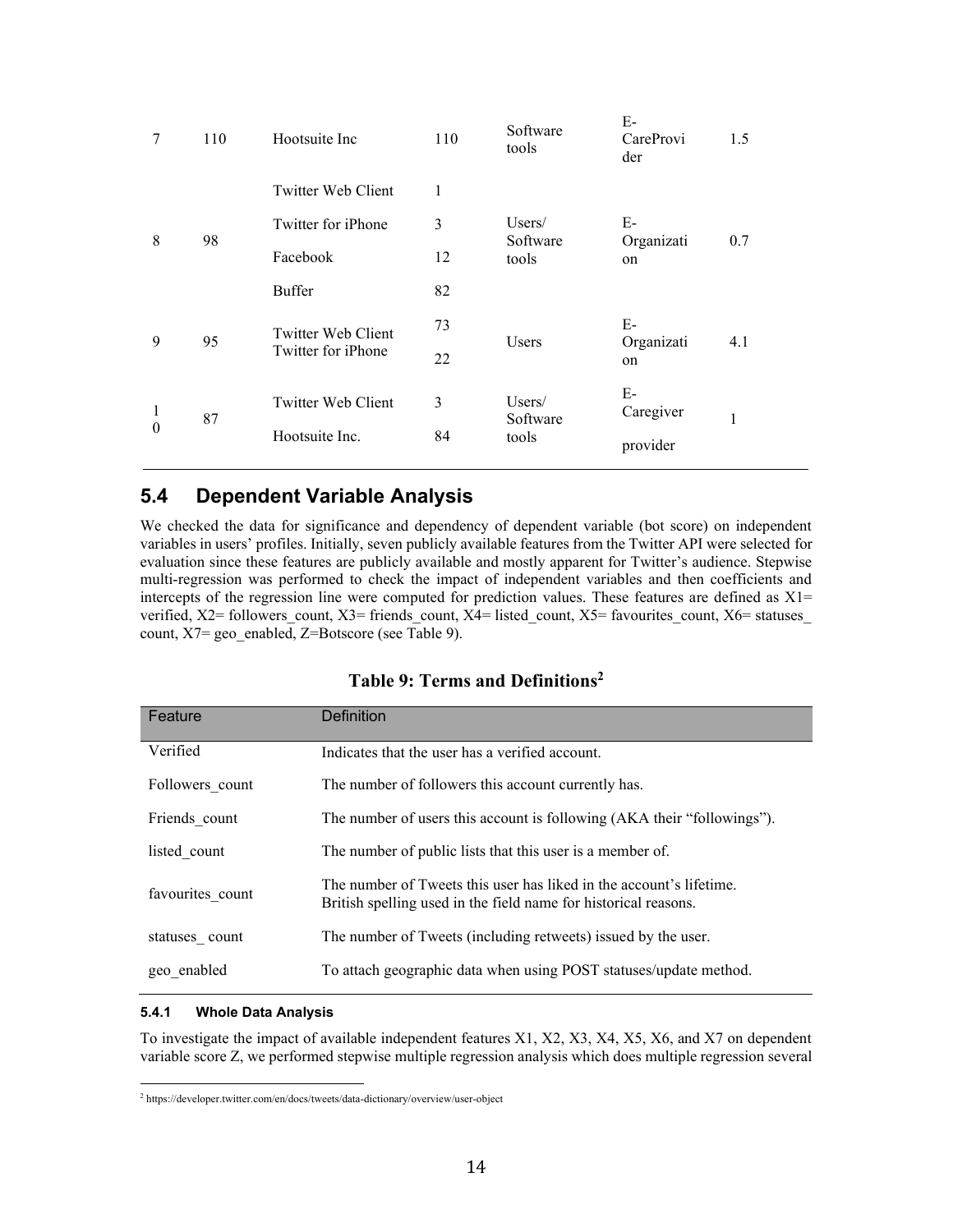times, each time removing the weakest correlated variable. Bot score is not necessarily affected by all independent variables. For the users dataset, four factors (X7, X5, X3, and X1) affected the result of the bot score while X2, X4 and X6 were not included. We performed stepwise multiple regression analysis for the whole dataset in terms of the R value. Adjusted  $R^2$  appears in Table 10.

| <b>No</b>      | Variable Entered    | R    | R Square | <b>Adjusted R-Square</b> |
|----------------|---------------------|------|----------|--------------------------|
|                | X7                  | .192 | .037     | .037                     |
| 2              | $X7 + X5$           | .215 | .046     | .046                     |
| $\mathcal{E}$  | $X7 + X5 + X3$      | .226 | .051     | .051                     |
| $\overline{4}$ | $X7 + X5 + X3 + X1$ | .231 | .053     | .053                     |

**Table 10: Stepwise Multiple Regression Analysis for whole data (N=8400)**

**Table 11: ANOVA values for whole data (N=8400)**

| The Source | Sum of Squares | df   | Mean Square | F Value | Sig. |
|------------|----------------|------|-------------|---------|------|
| Regression | 640.529        |      | 160.132     | 118.414 | .000 |
| Residual   | 11340.430      | 8386 | 1.352       |         |      |

|  |  |  |  | Table 12: Coefficient and Constant values for regression equation |  |
|--|--|--|--|-------------------------------------------------------------------|--|
|  |  |  |  |                                                                   |  |

| .Independent variables | - B           | Std. Error | Beta $(\beta)$ | <b>T</b> Value | Sig. |
|------------------------|---------------|------------|----------------|----------------|------|
| Constant               | 1.563         | .0.18      |                | 85.662         | .000 |
| X7                     | $-.448$       | .025       | $-.187$        | $-17.602$      | .000 |
| X5                     | $-0.00000452$ | .000       | $-.109$        | $-10.062$      | .000 |
| X3                     | 0.00000934    | .000       | .114           | 11.230         | .000 |
| X1                     | $-.281$       | .062       | $-.048$        | $-4.521$       | .000 |
|                        |               |            |                |                |      |

The value of Adjusted  $\mathbb{R}^2$  is .053 (Table 10) which means that four factors indicate 5.3% the variance for the bot score variable. ANOVA analysis is provided in Table 11 to find the significance level of the variables affecting prediction of Z. The F-value (the overall statistical significance of the model as a whole) is 0.01 indicating the statistical significance for factors X7, X5, X3, and X1 that contribute to the prediction of dependent variable Z. Table 12 provides values for B constant and values of for independent variables There is a negative effect of geo enabled, favorites count, verified variables with significance level 0.01 and positive effect of friends count with significance of 0.01. Thus, the regression equation can be defined as follows:

Estimated  $Z = A_1 X_7 + A_2 X_5 + A_3 X_3 + A_4 X_1 + A_5 X_2 + B$  (1)

 $A1 = -0.448$ ,  $A2 = -0.00000452$ ,  $A3 = 0.00000934$ ,  $A4 = -0.281$  and B is the value of constant of regression = 1.563.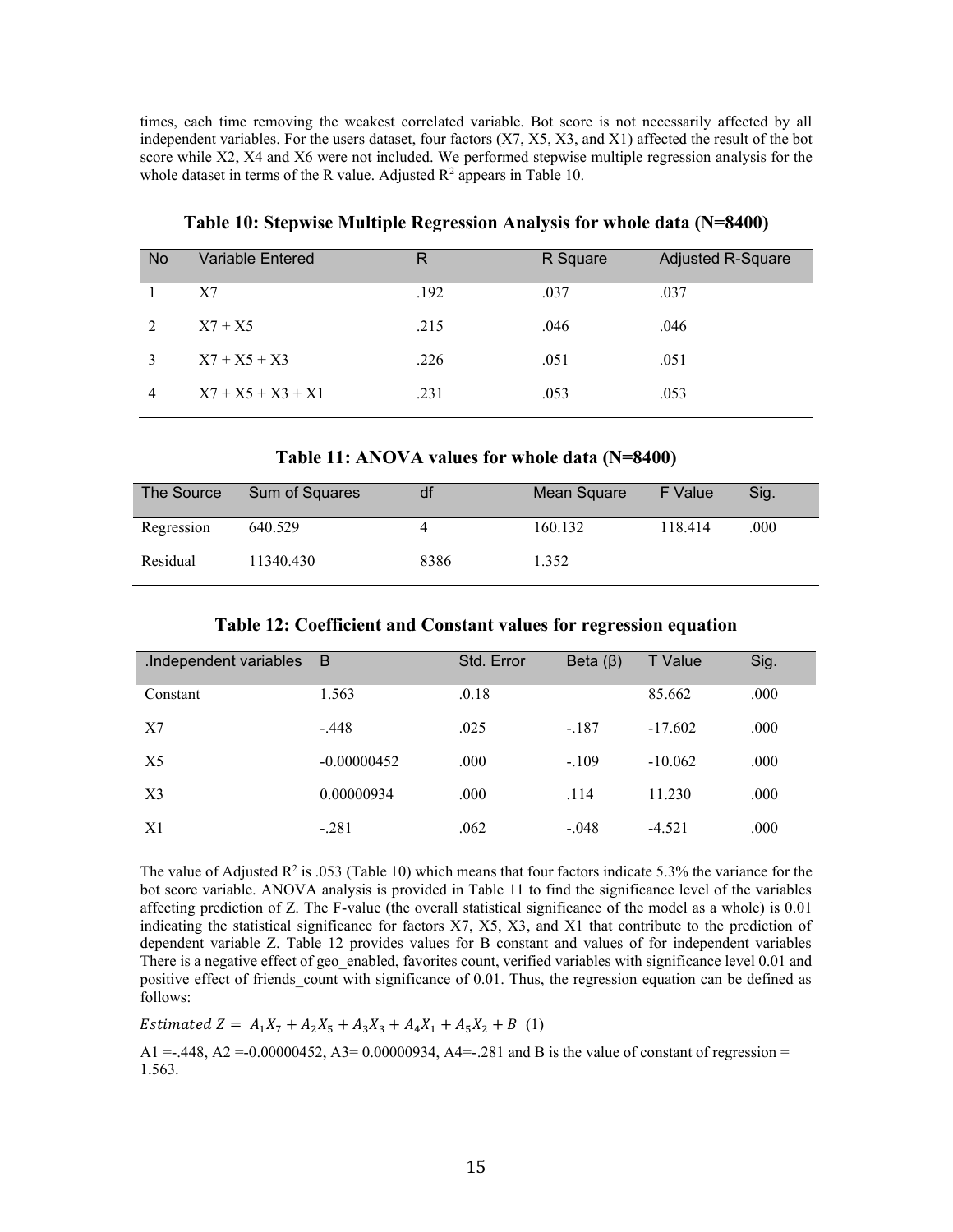Similarly, the stepwise multiple regression analysis for users with bot score 0-2.9 indicate adjusted  $\mathbb{R}^2$  value is 0.018, which indicates the total variance for the bot score variable is 1.8% for all variables. The bot score analysis in the 3-5 range provides an adjusted  $R^2$  value of 0.019, which indicates the total variance for the bot score variable is 1.9% for all variables. Another important finding is the negative coefficient values of X7 and X5 for the whole dataset, bot score 0-2.9 and 3-5 dataset. These negative values are used to adjust the regression line.

# **5.5 Content Analysis**

The objective of the content analysis was to find variations in different words and Part of Speech-related features, whether they are generated from a normal profile or a bot profile. For this purpose, two equal-length datasets are extracted, one ranging from 0-1 and another ranging from 4-5. The purpose of choosing extreme scores is to differentiate between human- and bot-like behavior. Word level analysis of 900 tweets is provided in Table 13. These tweets were selected randomly from a larger dataset for a bot score in the range of 0-1 and another for range 4-5. We used the Posit toolset for content analysis; results are provided in Table 13. Posit was first introduced in [28] and used in recent studies [29][30].

The results obtained indicate important findings. First, the number of total words (tokens) are more for bot score 0-1 as compared to total words for bot score 4-5 for the same number of tweets. However, the number of characters in bot profiles are much higher than regular profiles. This is because bot profiles demonstrated longer words as compared to regular profiles. Second, the bot profile 4-5 has fewer unique word types (22.81%) compared to regular profiles (28.58%) Third, a large number of nouns are used in bot profiles (60%) as compared to regular profiles (49.68%). Fourth, personal/possessive pronouns show a very different percentage in both types of profiles. Overall, the word features show a smaller percentage in text data in the bot profiles compared to regular profiles with the exception of noun features, number of characters and type to token ratio. These results indicate that word analysis can help credibility assessment.

|           |                                  | Bot Score (0-1) |            |         | Bot Score (4-5) |
|-----------|----------------------------------|-----------------|------------|---------|-----------------|
| <b>No</b> | <b>Word Feature</b>              | Count           | Percentage | Count   | Percentage      |
| 1         | Total words (tokens)             | 23498           |            | 20397   |                 |
| 2         | Total unique words (types)       | 6716            | 28.58      | 4653    | 22.81           |
| 3         | Type/Token Ratio (TTR)           | 3.49881         |            | 4.38362 |                 |
| 4         | Number of sentences              | 3498            | 14.88      | 3446    | 16.89           |
| 5         | Average sentence length<br>(ASL) | 6.71755         |            | 5.91904 |                 |
| 6         | Number of characters             | 216889          |            | 230234  |                 |
| 7         | Average word length<br>(AWL)     | 9.2301          |            | 11.2876 |                 |
| 8         | noun_types                       | 4342            | 18.47      | 2782    | 13.63           |
| 9         | verb types                       | 1327            | 5.64       | 802     | 3.93            |
| 10        | adjective types                  | 764             | 3.25       | 602     | 2.95            |
| 11        | adverb types                     | 228             | 0.97       | 135     | 0.66            |

### **Table 13: Word-level Analysis of Tweets**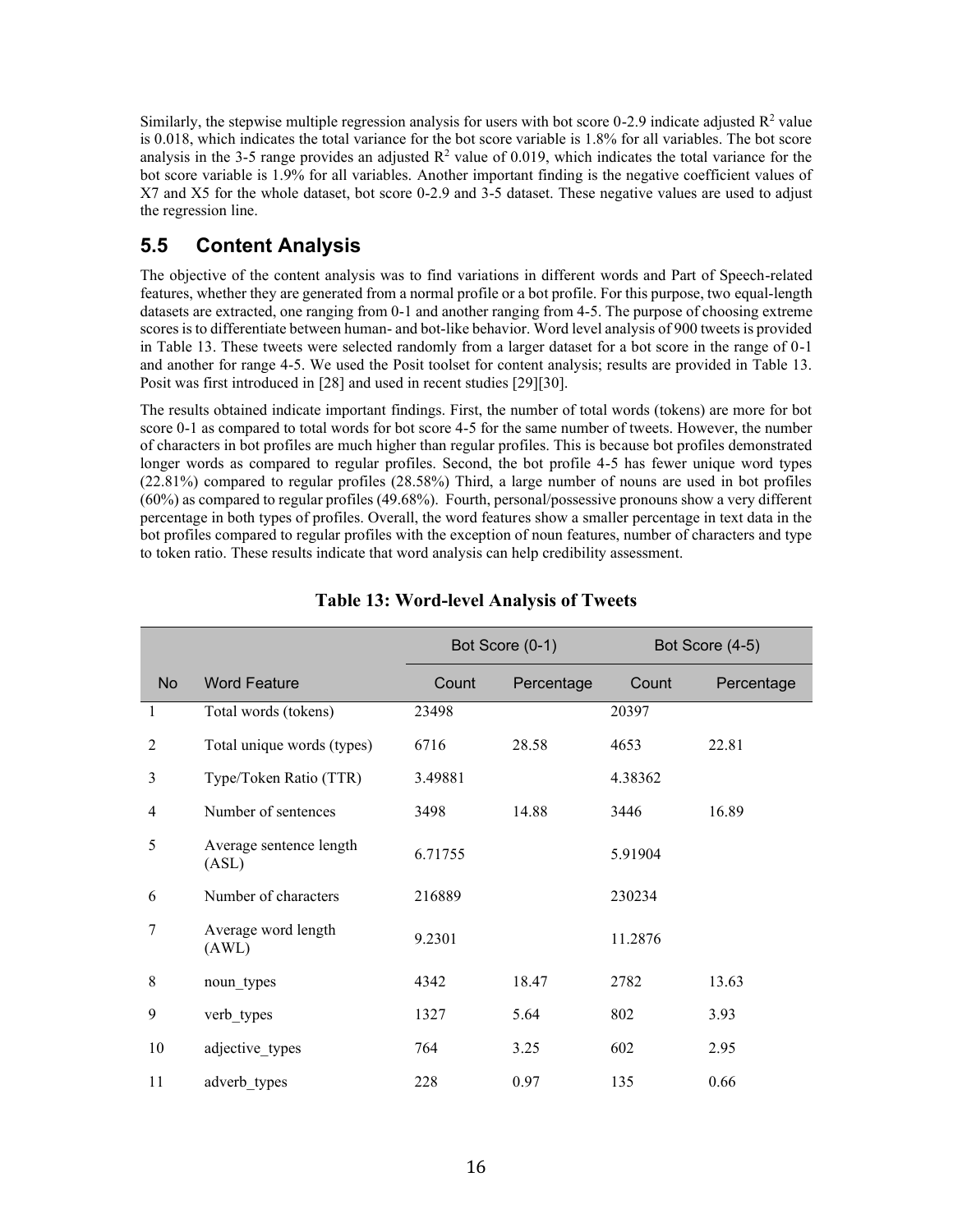| 12     | preposition_types        | $77 \,$ | 0.327          | 55             | 0.26           |
|--------|--------------------------|---------|----------------|----------------|----------------|
| 13     | personal pronoun types   | 31      |                | 20             |                |
| 14     | determiner_types         | 21      |                | 18             |                |
| 15     | possessive_pronoun_types | 16      |                | 9              |                |
| 16     | particle_types           | 9       |                | 5              |                |
| 17     | interjection_types       | 6       |                | $\overline{2}$ |                |
| 18     | nouns                    | 11674   | 49.68          | 12238          | 60             |
| 19     | verbs                    | 4587    | 19.52          | 3641           | 17.85          |
| $20\,$ | prepositions             | 2296    | 9.77           | 1762           | 8.63           |
| 21     | adjectives               | 1848    | 7.86           | 1527           | 7.48           |
| 22     | determiners              | 1489    | 6.33           | 1223           | 6              |
| 23     | adverbs                  | 1073    | 4.56           | 615            | $\mathfrak{Z}$ |
| 24     | personal pronouns        | 1011    | 4.30           | 481            | 2.35           |
| 25     | possessive pronouns      | 469     | $\overline{2}$ | 221            | 1.08           |
| 26     | particles                | 82      |                | 53             |                |
| 27     | interjections            | 12      |                | $\mathfrak{Z}$ |                |
|        |                          |         |                |                |                |

# **5.6 Topic Modeling**

Grouping in text-based data can be discovered using an unsupervised machine-learning based algorithm called topic modeling. It is Bayesian model-based probability distribution among the words in the text. This algorithm separates most-used and least-used words. However, it is difficult to apply this approach on this dataset because the units of analysis (tweets) are so short. A common variant of the topic modeling technique is the Latent Direchlet Allocation (LDA) algorithm which is widely used with social media data and microblogging sites. There are various studies that have used Twitter for topic modeling [31] [32] [33].

However, Twitter has a 280-character limit, which makes it unsuitable for analysis for popular topic models since individual tweets do not provide reasonably strong information. We solved this problem by concatenating tweets by the same author [33][32]. We followed a similar approach by applying LDA for each category of tweets using Python. Since the quality of results depends on data preprocessing, we performed tokenization, data splitting into sentences and words. Standard preprocessing steps such as converting all text to lowercase and removing special characters were applied. Also, words that have fewer than three characters were removed. Keywords in the query (e.g. dementia, Alzheimer, disease) and stop words were removed. We specified four terms in each topic. The output of the process is returned in the form of a word cloud for better representation of each category returned by LDA (Table 14).

Words/topics around care were used frequently in most topics of all main categories. All main categories share another word within their topics: "research". However, exploring different subcategories of Individuals indicate that only the sub-category of Advocate discusses "research" (Table 15). Some categories, such as organizations and carers, can be clearly identified from the top topic extracted through LDA. However, some categories such as media do not provide indication through specific keywords such as the name of the original source (newspaper, news channel) or other information that could help identify the category. This is because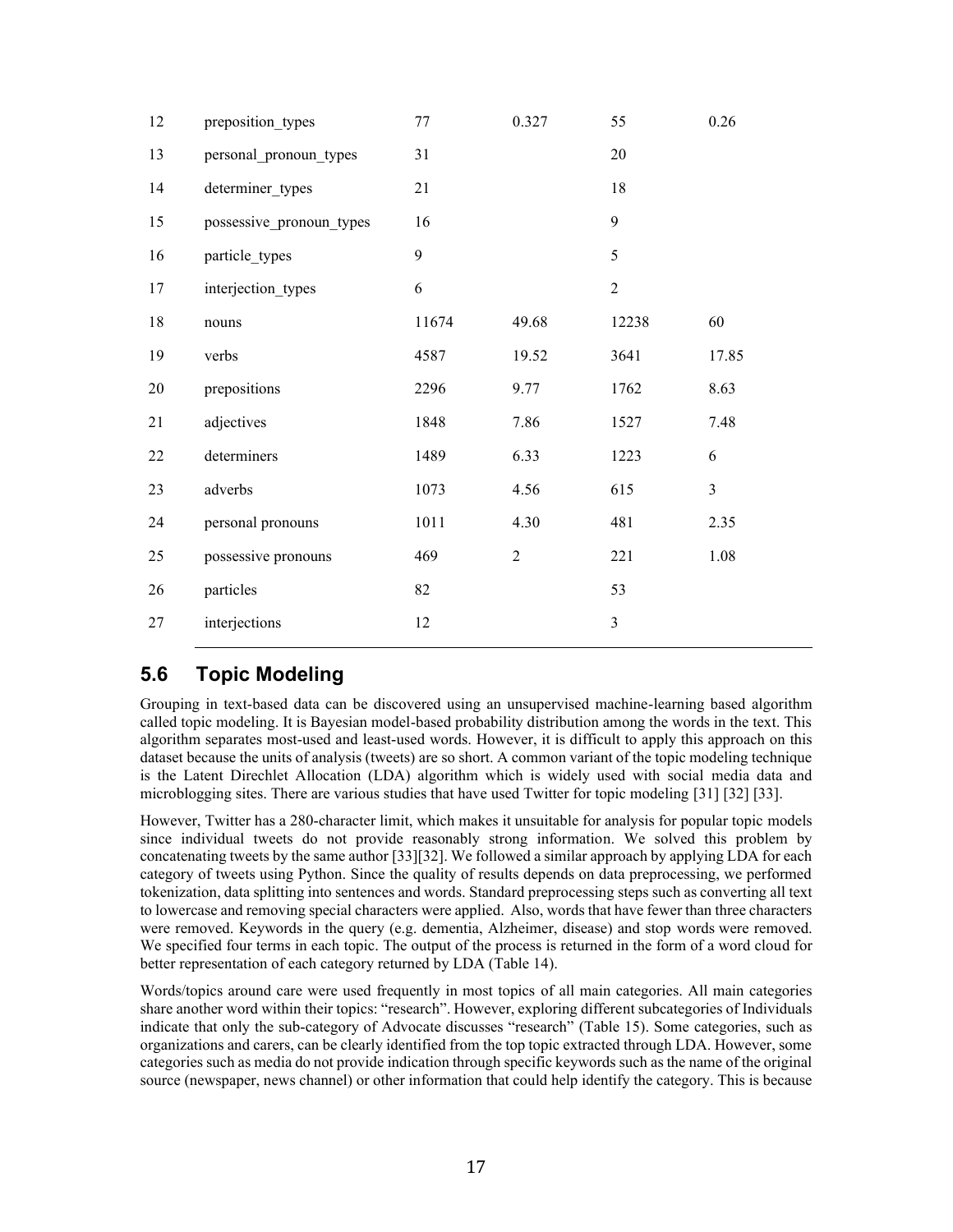the URLs of newspapers were cleaned from the data and only the contents of News were discussed. The intent of data cleaning was to identify the topic of discussion rather than its source.

| <b>Users</b>                | Topic1                                         | Topic2                                                   | Topic3                                            | Topic4                                                        |
|-----------------------------|------------------------------------------------|----------------------------------------------------------|---------------------------------------------------|---------------------------------------------------------------|
| $E-$<br>Organization<br>S   | Topic #0<br>research people<br>help<br>support | isk<br>health <b>r</b><br>braın                          | care<br>support<br>living<br><sup>people</sup>    | people new<br>$C_{\text{learn}}$ e                            |
| E-Care<br>Providers         | research<br>peop<br>studyCar                   | homecare<br>elderly                                      | <b>book</b> carehomes<br>MUSI<br>care             | Topic #3<br>Carephoto                                         |
| E-Media                     | awareness<br>mentalhealth<br>brain             | Topic #1<br>blood<br>COgnitive<br>health <sup>risk</sup> | Topic #2<br>research<br>care<br>new               | Topic #3<br>are<br>study                                      |
| Professionals               | research<br>care<br>patient<br>brain           | health<br><b>people</b>                                  | esearch.<br>braın $\epsilon$<br>risk<br><b>Ba</b> | Topic #3<br>people<br>research_living<br>care                 |
| E-Promoters                 | Topic #0<br>research<br>Carenew                | helphealth<br>people                                     | Topic #2<br>gumpeople<br>health<br>elderlaw       | Topic #3<br>$\text{car}e_{\text{friendly}}$<br>help<br>health |
| Empty and<br>Unknown        | $\frac{a}{2}$ needs<br>brain                   | Topic #1<br>support<br>end<br>care                       | ctenew<br>health                                  | Topic #3<br>people<br>health;<br>new<br>research              |
| E-App and E-<br><b>Book</b> | people<br>memoir great<br><b>caregivers</b>    | Topic →1<br>research<br>study<br>know                    | $\mathbf{1}$ i fepatients<br>iving                | authors<br>ving<br>care                                       |

**Table 14: Topic modeling in different Categories**

## **Table 15: Topics of sub-categories of Individual Categories**

| Users      | Topic1                                        | Topic <sub>2</sub>                          | Topic3                                          | Topic4                                                 |
|------------|-----------------------------------------------|---------------------------------------------|-------------------------------------------------|--------------------------------------------------------|
| Advocators | Topic VO<br>work<br>researc<br>carestory      | Topic #0<br>tips<br>love<br>re<br>life      | Topic #1<br>people<br>support<br>Care<br>help   | Topic AD<br>$\frac{10}{12}$ Care<br>$\frac{1}{6}$ care |
| Carers     | Topic #0<br>mom<br>dadcaregiving<br>caregiver | Topic #1<br>are<br>າome<br>mum<br>caregiver | Topic A2<br>caregiver<br>parents<br>ad e<br>dad | Topic #3<br>caregiver<br>parentsIIIOM<br>care          |
| Artists    | $\textsf{dad}_\textsf{like}$<br>caregiver     | Topic #1<br>Caregiver<br>need<br>dad        | Topic A2<br>awareness<br>greathelp              | Topic #3<br>podcast                                    |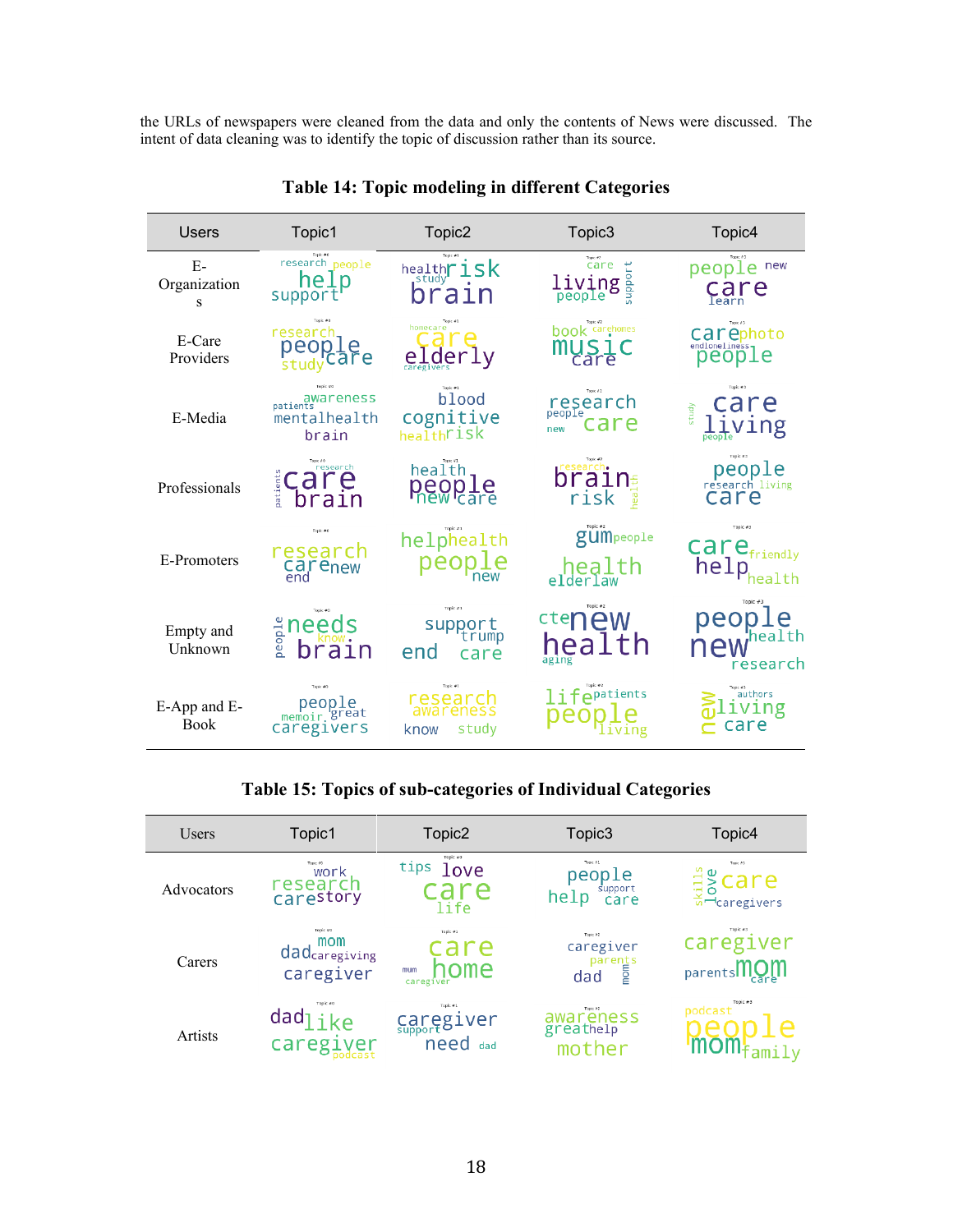

# **6 Discussion**

The objective of this study was to establish the participants of dementia-related tweets, types of participant showing bot behavior and the features in dementia tweets' authors that contribute to bot-like behavior. We collected data with relevant hashtags and keywords. We then cleaned and pre-processed the data.

We applied inductive coding on cleaned data for categorizing tweets. We identified eight different user categories. All categories are bot score computed with BotOrNot? These categories were further sorted based on bot score, showing that the carers and books/apps categories have the highest mean bot scores. Also, in the carer category, many tweets were generated by software tools that show a high bot-like behavior. This led to further questions about what features are more influential in these categories and the contents of such tweets.

For profiles, we performed multivariate regression analysis with different groups of variables. The sample contained multiple independent variables. Seven different variables were tested to find the relationship of one or more variables in finding the bot score. From the analysis, it is found that geo\_enabled, favorites count variables are strongly related with the final bot score in overall data, data in ranges 0-3 and 1-5, whereas the variable 'statuses count' had no impact on the final bot score in all samples. The summary of affected and unaffected variables is provided in Table 16.

|                           | N    | Variables without effect | Variables with effect |
|---------------------------|------|--------------------------|-----------------------|
| All users                 | 8400 | X4, X6, X2               | X7, X5, X3, X1        |
| Users Bot-score $(3-5)$   | 1160 | X1, X2, X3, X6           | X7, X4, X5            |
| Users Bot-score $(0-2.9)$ | 7231 | X1, X2, X4, X6           | X7, X5, X3            |

## **Table 16: Summary**

There was another important finding related to the unusual pattern of bot scores in caregivers and books/apps. While these categories show a high average bot score, comparatively different bot-score distributions were found for these categories.

Content analysis was performed on the tweets in different categories. The frequency analysis of URLs in the tweets show that social media platforms are referred to frequently in the tweets, followed by news related websites such as BBC and *The New York Times*. Dementia-related websites and shopping apps have a lower usage frequency. Also, profiles with high bot scores used more popular URLs, irrespective of their tweeting frequency. This could be due to individuals advertising products. Websites related to dementia and care are referred to more in bot profiles compared to social media and ecommerce. Word level analysis showed that generally the word features of bot profiles are fewer in number compared to human profiles, apart from a few features. Also, the percentage of nouns used in bot profiles is much higher compared to human profiles.

This study shows certain categories such as carers and books/apps generate more bot-like behaviors. Also, features of user profiles such as geo\_data, friends count, favorites count and verified variables are targeted by bots. Moreover, word-level analysis of tweets and topic modeling revealed features that can be helpful in assessing profile credibility. Thus, the analysis and integration of these features in a profile credibility framework can improve assessment.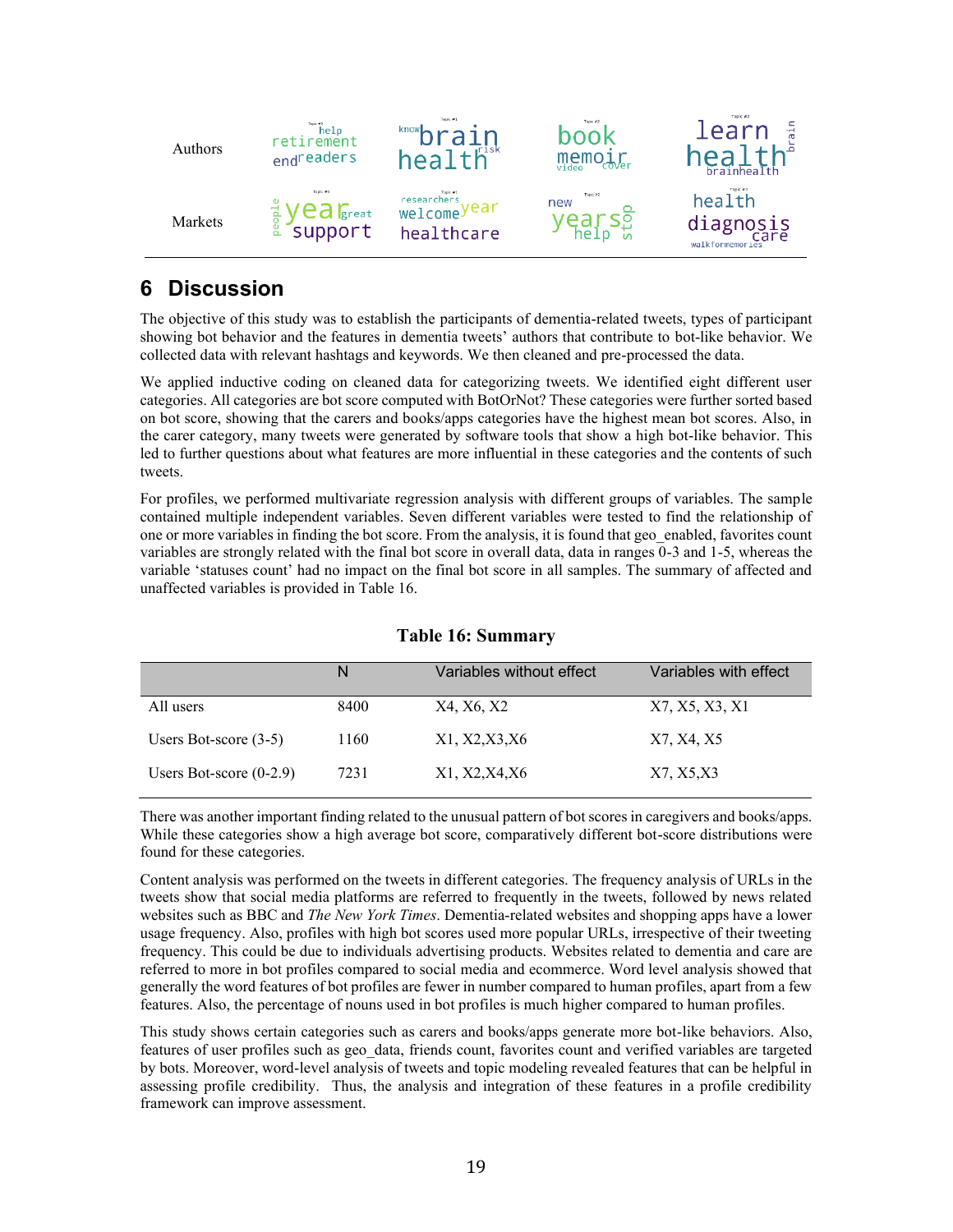## **7 Future Works**

This study focused on finding the relationship between independent variables in Twitter profiles with the accumulative bot score computed by BotOrNot? Initial results indicate the presence of this relationship. These results point to the need for the development of a Twitter credibility assessment model utilizing derived variables and existing independent variables. This work is an initial study for finding different features and can be extended by developing a credibility assessment framework based on identified influential features by correlating in well-balanced way.

#### **REFERENCES**

- [1] S. Rieh, "Judgment of information quality and cognitive authority in the Web," J. Am. Soc. Inf. Sci. Technol., vol. 53, no. 2, pp. 145–161, 2002.
- [2] S. Shyam Sundar, "The MAIN Model: A Heuristic Approach to Understanding Technology Effects on Credibility," Digit. media, youth, Credibil., pp. 73–100, 2008.
- [3] C. N. Wathen and J. Burkell, "Believe it or not: Factors influencing credibility on the Web," J. Am. Soc. Inf. Sci. Technol., vol. 53, no. 2, pp. 134–144, 2002.
- [4] M. D. Sumayyia, M. M. Al-Madaney, and F. H. Almousawi, "Health information on social media. Perceptions, attitudes, and practices of patients and their companions," Saudi Med. J., vol. 40, no. 12, pp. 1294–1298, 2019.
- [5] Z. Zhang and W. Ahmed, "A comparison of information sharing behaviours across 379 health conditions on Twitter," Int. J. Public Heal., vol. 64, no. 3, pp. 431–440, 2018.
- [6] J. M. Robillard, T. W. Johnson, C. Hennessey, B. L. Beattie, and J. Illes, "Aging 2.0: Health Information about Dementia on Twitter," PLoS One, vol. 8, no. 7, pp. 1–5, 2013.
- [7] M. Lawless, M. Augoustinos, and A. LeCouteur, "Dementia on Facebook: Requesting information and advice about dementia risk-prevention on social media," Discourse, Context Media, vol. 25, pp. 44–51, 2018.
- [8] F. Morstatter, L. Wu, T. H. Nazer, K. M. Carley, and H. Liu, "A New Approach to Bot Detection:," IEEE/ACM Int. Conf. Adv. Soc. Networks Anal. Min., pp. 533–540, 2016.
- [9] R. S. Geiger, "Bot-based collective blocklists in Twitter: the counterpublic moderation of harassment in a networked public space," Inf. Commun. Soc., vol. 19, no. 6, pp. 787–803, 2016.
- [10]Z. Gilani, L. Wang, and M. Almeida, "Stweeler : A Framework for Twitter Bot Analysis," Iw3C2, no. 3, pp. 37–38, 2016.
- [11]C. A. Davis, E. Ferrara, F. Menczer, and A. Flammini, "BotOrNot : A System to Evaluate Social Bots," pp. 4–5, 2016.
- [12]Q. Liu, F. Yu, S. H. U. Wu, L. Wang, and C. Academy, "Mining Significant Microblogs for Misinformation Identification : An Attention-Based Approach," vol. 9, no. 5, 2018.
- [13]C. Shao et al., "Anatomy of an online misinformation network," pp. 1–24, 2018.
- [14]J. M. Burkhadrt, "SocialMedia Bots How they spread misinformation." americanlibrariesmagazine.org, 2018.
- [15]J. Ratkiewicz, M. D. Conover, M. Meiss, B. Gonc, A. Flammini, and F. Menczer, "Detecting and Tracking Political Abuse in Social Media," pp. 297–304, 2010.
- [16]A. Bessi and E. Ferrara, "Social bots distort the 2016 U.S. Presidential election online discussion," First Monday, vol. 21, no. 11, pp. 1–13, 2016.
- [17]S. Choo and L. S. Wen, "Could Social Bots Pose a Threat to Public Health ?," Am. J. Public Health, vol. 108, no. 8, pp. 1005–1007, 2018.
- [18]D. A. Broniatowski et al., "Weaponized Health Communication : Twitter Bots and Russian Trolls Amplify the Vaccine Debate," vol. 108, no. 10, pp. 1378–1384, 2018.
- [19]C. Grimme, M. Preuss, L. Adam, and H. Trautmann, "Social Bots: Human-Like by Means of Human Control?," Big Data, vol. 5, no. 4, pp. 279–293, 2017.
- [20]A. Addawood, P. Balakumar, and J. Diesner, Categorization and Comparison of Influential Twitter Users and Sources Referenced in Tweets for Two Health-Related Topics, vol. 11420. Springer International Publishing, 2019.
- [21]S. Park et al., "The Source and Credibility of Colorectal Cancer Information on Twitter," vol. 95, no. 7, pp. 1–7, 2016.